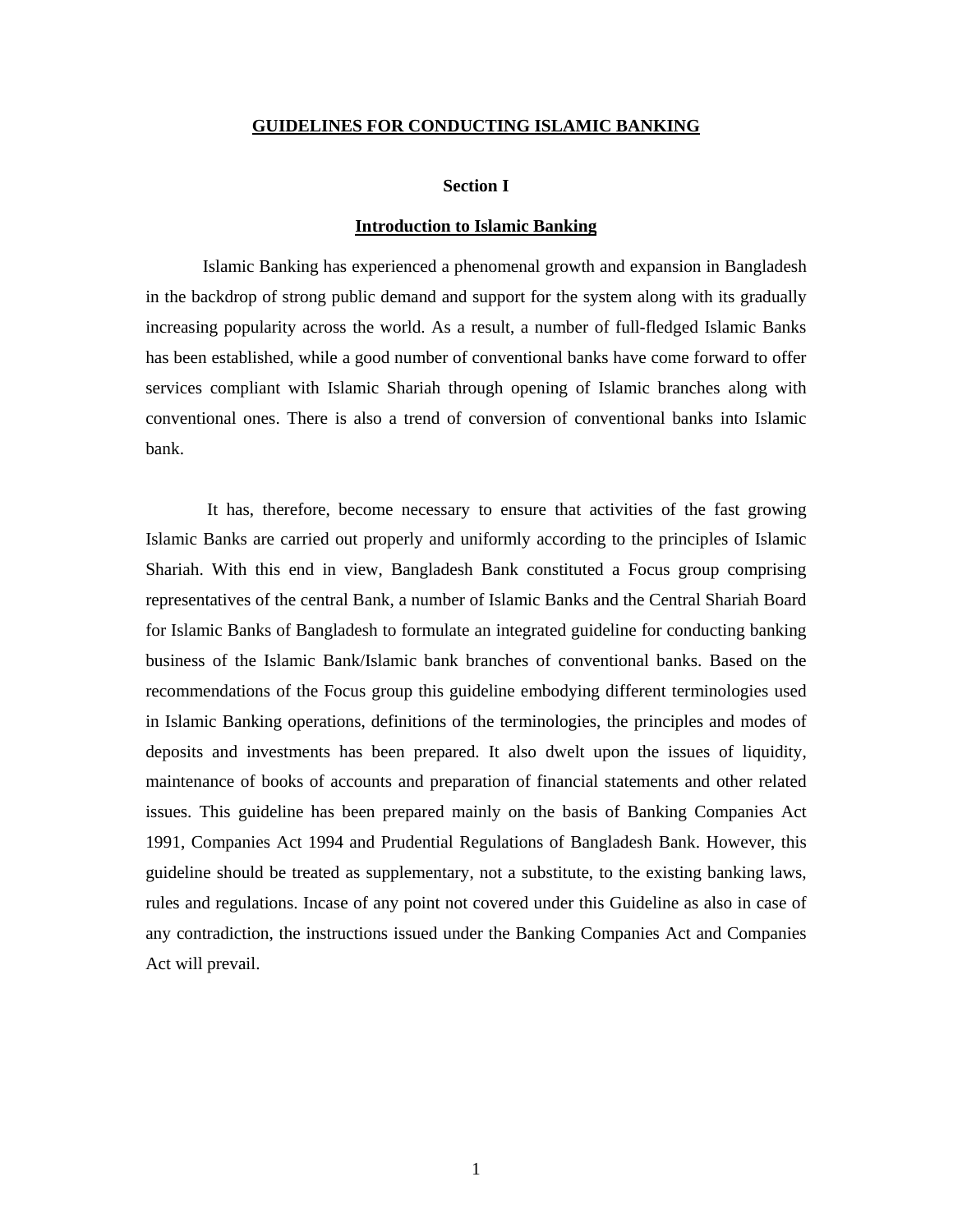#### **Definitions of Terms used in Islamic Banking Operations**

 The following terms as used in this guideline, if not repugnant to the subject or affairs, shall have the following meaning:

- a. "Shariah" means such rules and regulations as have their origin in the holy Qur'an and Sunnah to govern all aspects of human life.
- b. "Islamic bank" means such a banking company or an Islamic banking branch(es) of a banking company licensed by Bangladesh Bank, which follows the Islamic Shariah in all its principles and modes of operations and avoids receiving and paying of interest at all levels.
- c. "Islamic Banking Business" means such banking business, the goals, objectives and activities of which is to conduct banking business/activities according to the principles of Islamic Shariah and no part of the business either in form and substance has any elements not approved by Islamic Shariah.
- d. "Branch or Branch Office" means any branch or Branch Office of Islamic Bank Company or office or Branch of such interest based conventional Banks which run Islamic banking business.
- e "Depositor" means some one who holds with any Islamic Banking Company any account namely Current account based on Al-Wadiah principles, Savings or long and short term deposit accounts under Mudaraba principles.
- f. "Investment" means any such modes of financing which Islamic Bank Company does in accordance with principles of Shariah or as per the Shariah approved modes like Mudaraba, Musharaka, Bai-Murabaha, Bai-Muajjal, Istisna, Lease, Hire-purchase under Shirkatul Melk, etc.
- g. "Client" means such a person or institution who/which has any business relationship with Islamic Banking Company.
- h. "Compensation" means such financial penalty as is imposed by a Islamic Banking Company over and above the amount of installment when a client fails to repay Bank's investment on due dates as per the agreement executed by him.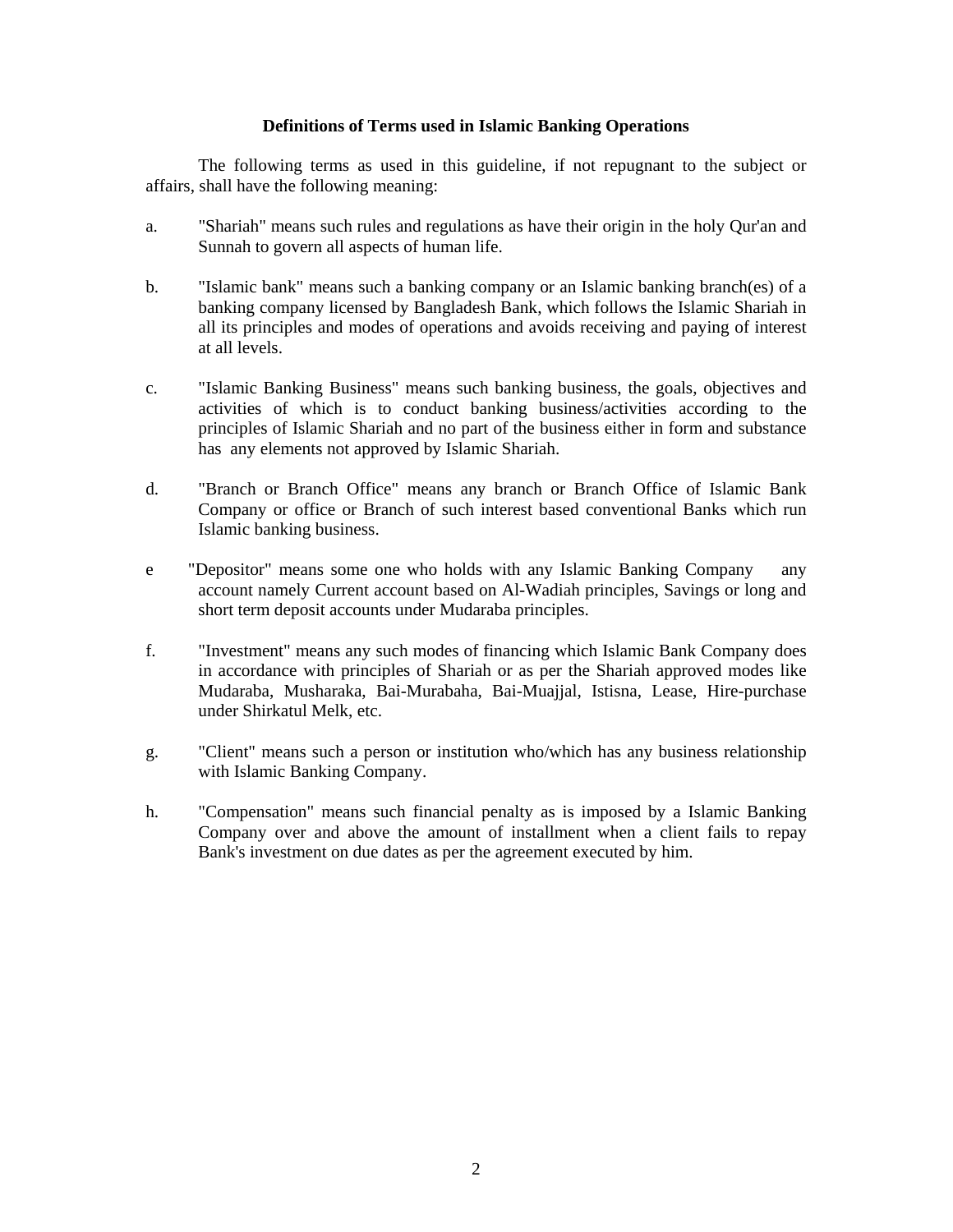# **Section II LICENSE**

# **A. Criteria for setting up full-fledged Islamic Bank.**

 The following will be the broad criteria for consideration of setting up of the scheduled Islamic Commercial Bank:

- 1. The proposed bank company will be a public limited company and a minimum of 50% share shall be offered to the public.
- 2. All the financial transactions of the banking company shall be conducted based on the principles of Islamic Shariah.
- 3. The ways and means of resource mobilization, expansion and nature of business transactions have to be stated in the application form.
- 4. The applicant(s) shall indicate expertise and other facilities available with them for ensuring operation of their Islamic Banking business as per Islamic Shariah.
- 5. The banking company, to commence business, shall raise a minimum paid-up capital of Tk.2.00 billion and shall at all times maintain the required capital adequacy ratio, as prescribed by the Bangladesh Bank.
- 6. The minimum shareholding stake of each sponsor shall be Tk.2.5 million and the maximum shall be 10% of the proposed bank's total share capital. This ceiling of 10% applies to an individual, company or family member, either severally and jointly or both. Family includes spouse, father, mother, and son, daughter brother of the individual or anyone dependent on that individual.
- 7. The Sponsors' share shall not be transferred before expiry of 3(three) years from commencement of the business without permission from Bangladesh Bank.
- 8. The ceiling of 10% may be relaxed in case of a bank set up as a joint venture with a foreign financial institution or banking company.
- 9. Application shall stand disqualified if any of the sponsors and/or Directors, their spouses or firms:
	- a. has been convicted by a court of Law for commission of any criminal offence inside or outside Bangladesh;
	- b. has been involved in any illegal activities, particularly illegal banking business, receipt of deposits, financial dealings and other business;
	- c. has failed to settle liability/meet obligation to banks and other financial institutions. They shall furnish names of the banks/ financial institutions along with the names of the branches with which they have had dealings. Bank reports are also required to be submitted;
	- d. has failed to pay tax/duties. They shall indicate their Tax identification numbers (TIN);
	- e. is in the opinion of the sanctioning authority enjoys adverse reputation regarding integrity and performance.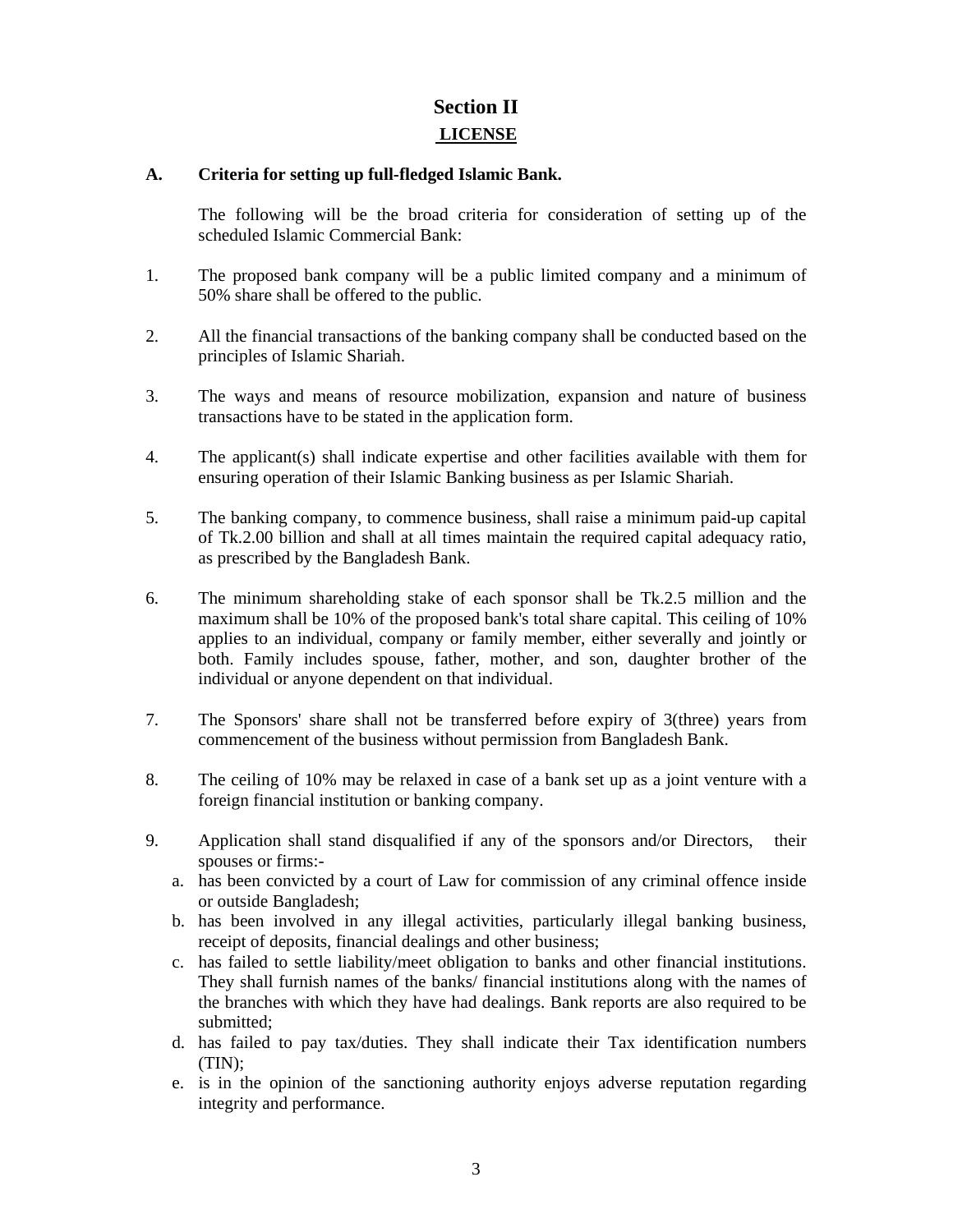- 10. The Chief Executive (CE) would be a professional combined with at least 3 years Islamic banking experience, and having complied with all the terms & conditions of the "Fit & proper Test" issued by Bangladesh Bank and have no adverse information regarding his integrity and performance. The appointment of the CE shall require prior approval of the Central Bank.
- 11. The applicant shall submit the following documents along with the application:
	- a) Feasibility report with organizational structure for formation of the bank company and proposed name of the Chief Executive Officer.
	- b) Short term & long term business plan.
	- c) Plans for Internal control management, Risks management guidelines and details of the approval authority.
	- d) Working system and procedure for business activities/ operations.
	- e) List of other Companies/Firms and their bankers in which sponsor director(s) and their family as defined in The Bank Company Act, 1991 are interested as director(s), Chief Executive, Partner, proprietor or major share holders holding 5% or more shares.
- 12. The bank which may be permitted to be established shall be subject to the prevalent banking and other laws, rules, regulations and directives issued by the Bangladesh Bank from time to time.
- 13. The sponsors shall give an undertaking to the effect that the bank, if permitted, shall comply with all instructions to be issued by Bangladesh Bank and the Govt. of the People's Republic of Bangladesh from time to time.
- 14. All other terms and conditions as set by Bangladesh Bank for establishing a bank company shall be applicable.

# **B. Terms & conditions for the conventional Banks to obtain License for opening Islamic Banking Branch(es).**

 Conventional banks intending to open Islamic banking branch(es) shall fulfill the following conditions:

# **1. Eligibility criteria:**

The eligibility of a bank to open Islamic banking branch(es) shall be considered by the Bangladesh Bank keeping in view, among others, the financial strength of the bank as evident from its capital base(net capital free of actual and potential losses), adequacy of its capital structure, record of earning capabilities, liquidity position, track record of bank's adherence to prudential regulations, credit discipline, quality of customer services and the convenience and the needs of the population of the area to be served by the proposed branch. In addition, (1) banks must have CAMEL rating of 1/2 in the last On-Site inspection of Bangladesh Bank and (2) there should not be major adverse inspection findings against the bank.

# **2. Required working papers:**

- The applying bank is required to submit a proposal for opening Islamic branch(es) to the concerned department of Bangladesh Bank with the following details:-
- a) Specify the number of branches to operate in line with Islamic Shariah and the names of the proposed towns / districts.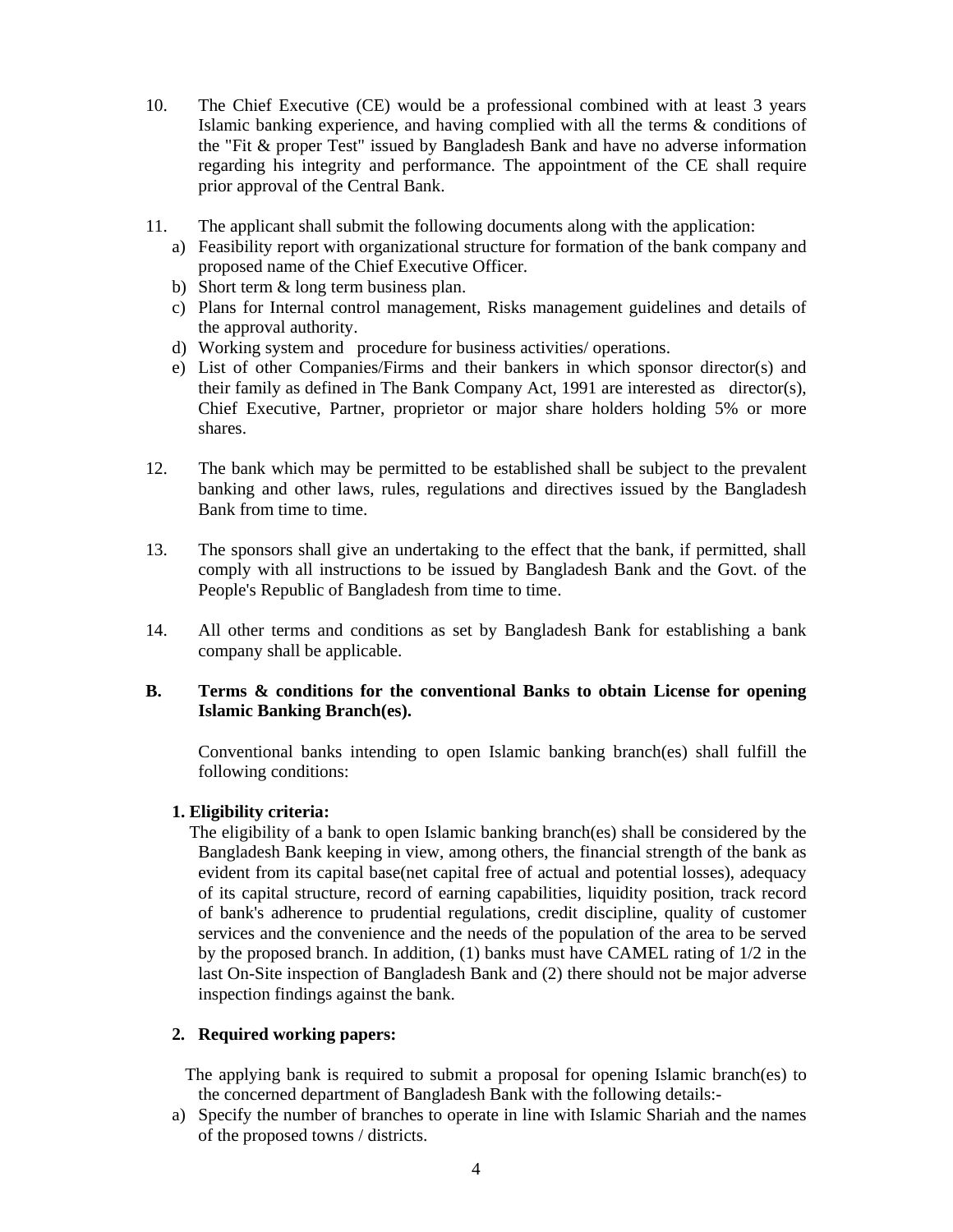- b) A statement of services and products to be offered (regarding deposits, investments, financing etc.) by the Islamic banking branch(es).
- c) Commitment to keep funds and accounts of Islamic banking branches completely separate from those of the conventional ones.
- d) Methods of segregating the funds of the Islamic branches from the funds of commercial branches of the bank.
- e) A Statement showing infrastructural and logistic facilities including manpower and training.
	- f) Accounting aspects, such as accounting policies to be followed, the principles and mechanism of profit / loss sharing / distribution.
- g) Undertaking for preparing separate financial statement for the Islamic branches.

#### **3. Formation of an Islamic Banking Division:**

- a) An Islamic Banking Division has to be set-up in the Head Office of the local Bank(s) and in the Country Office (in Bangladesh) in case of foreign Bank(s).
- b) An organizational structure of the division indicating qualifications and Islamic Banking experiences of the top Executives is to be submitted to the concerned division of Bangladesh Bank.
- c) The responsibilities  $\&$  duties of the Islamic Banking Division of the concerned Banks would be as under:
- i. Framing of Islamic Banking rules and regulations and ensuring their implementations.
- ii. Maintaining co-ordination with the Shariah Supervisory Committee, if any, and the other divisions/offices of the Bank.
- iii. Ensuring investment of Funds received for Islamic Banking business under modes approved by Islamic Shariah.
- iv. Arrangement is to be made to train up the manpower deployed in the Islamic banking branch.
- v. Submission of required statements to the Central Bank is to be ensured.
- vi. Ensuring of implementation of the guide-lines/rules and regulations concerning Islamic banking framed/issued/instructed by the Central Bank.
- vii. Maintaining of SLR/CRR according to the instructions of the Central Bank.
- viii. Complying of any other responsibility(ies), the Central Bank may assign from time to time.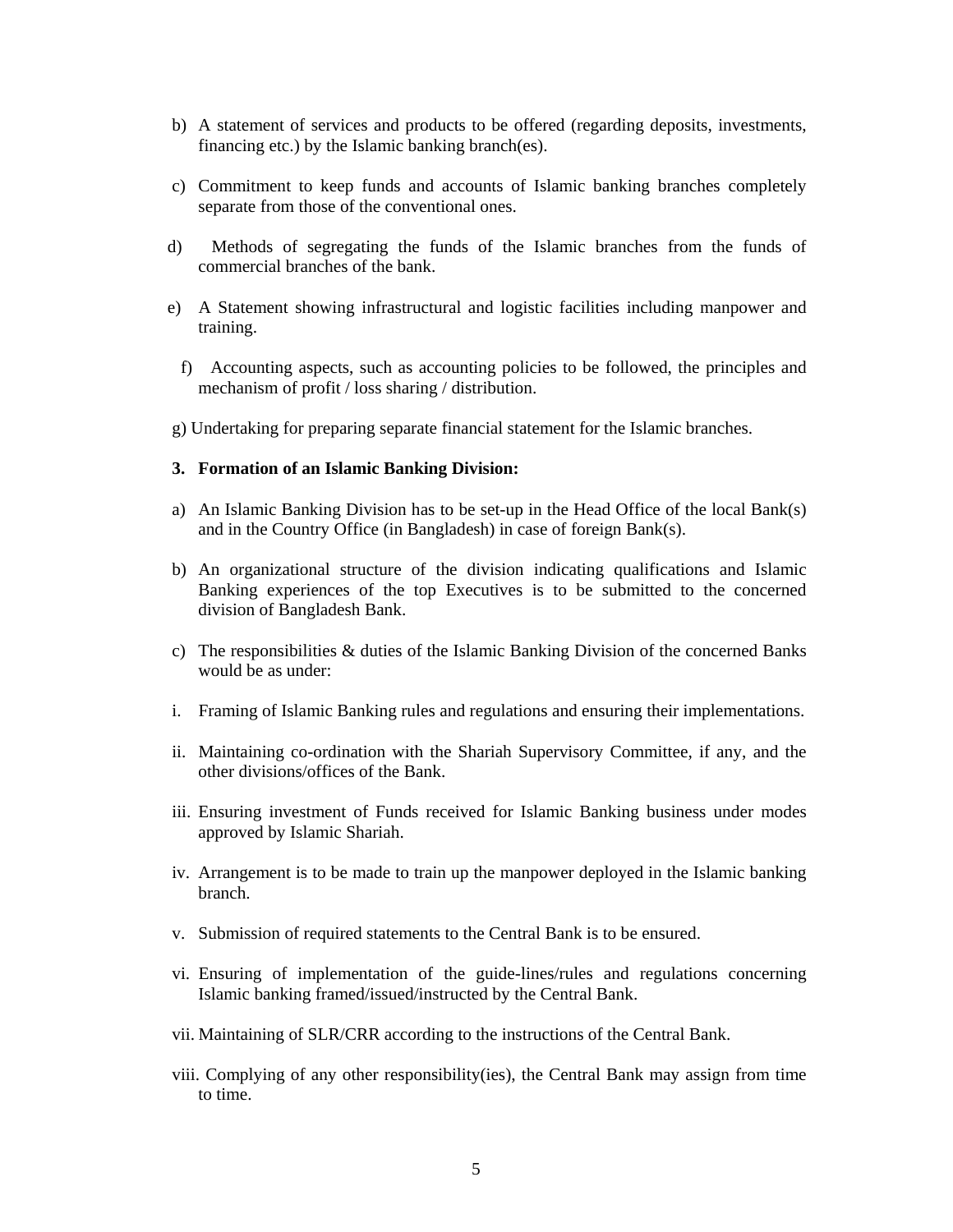d) A senior Executive would be the chief of Islamic Banking Division who shall remain accountable to the CEO. This Division is to be provided with sufficient manpower.

# **4. Control and segregation of Islamic Banking Fund:**

 Separation of Funds of Islamic banking branches and control and pursuance of appropriate procedures are to be ensured for safeguarding the interest of the depositors. The following steps are to be taken to address the above issues:

- a) An operational Manual for running Islamic banking business is to be prepared and got duly approved by the Board of Directors of respective banks. In case of foreign bank(s), it is to be approved by their Head Office.
- b) A full set of documents pertaining to deposits, investments & financing products of Islamic banking is to be prepared and followed.
- c) Required documents, Forms, Books, and Deposit Receipts, cheque Books etc. of Islamic branch (es) are to be designed in such a way as to make them distinct from those used in conventional banking branches.

# **5. Maintenance of Accounts and Financial Statements:**

- a) The Banks have to maintain separate accounting system for their Islamic banking branches. For this purpose, separate ledger books, software etc. are to be maintained for keeping records of deposits, investments, profit & loss A/Cs, etc.
- b) Separate trial Balance for daily transactions of Islamic banking branch (es) is to be prepared and maintained.
- c) The bank has to prepare and submit quarterly, half yearly and yearly Financial Statements to Bangladesh Bank relating to the Islamic bank branch (es).
- 6. All other terms and conditions as set by Bangladesh Bank for opening of a bank branch shall be applicable.

### **C. Conversion of a Conventional Bank to an Islamic Bank:**

### **(A) The necessary measures for conversion**

- 1. The bank will set up all necessary procedures, create the required tools, explore alternatives to non-permissible financial practices, and train and promote the personnel required for proper implementation of the procedures of conversion.
- 2. The appropriate administrative arrangements must be in place, including changing the bank's operating license by Bangladesh Bank, and amending the bank's memorandum and articles of association through the required procedures so that they include objectives and operational measures that are appropriate to Islamic banking. The memorandum and articles of association must be cleansed from anything that contradicts the nature of Islamic banking.
- 3. Restructuring the organizational structure of the bank and its employment procedures, conditions and employee statutes to fit the situation of conversion.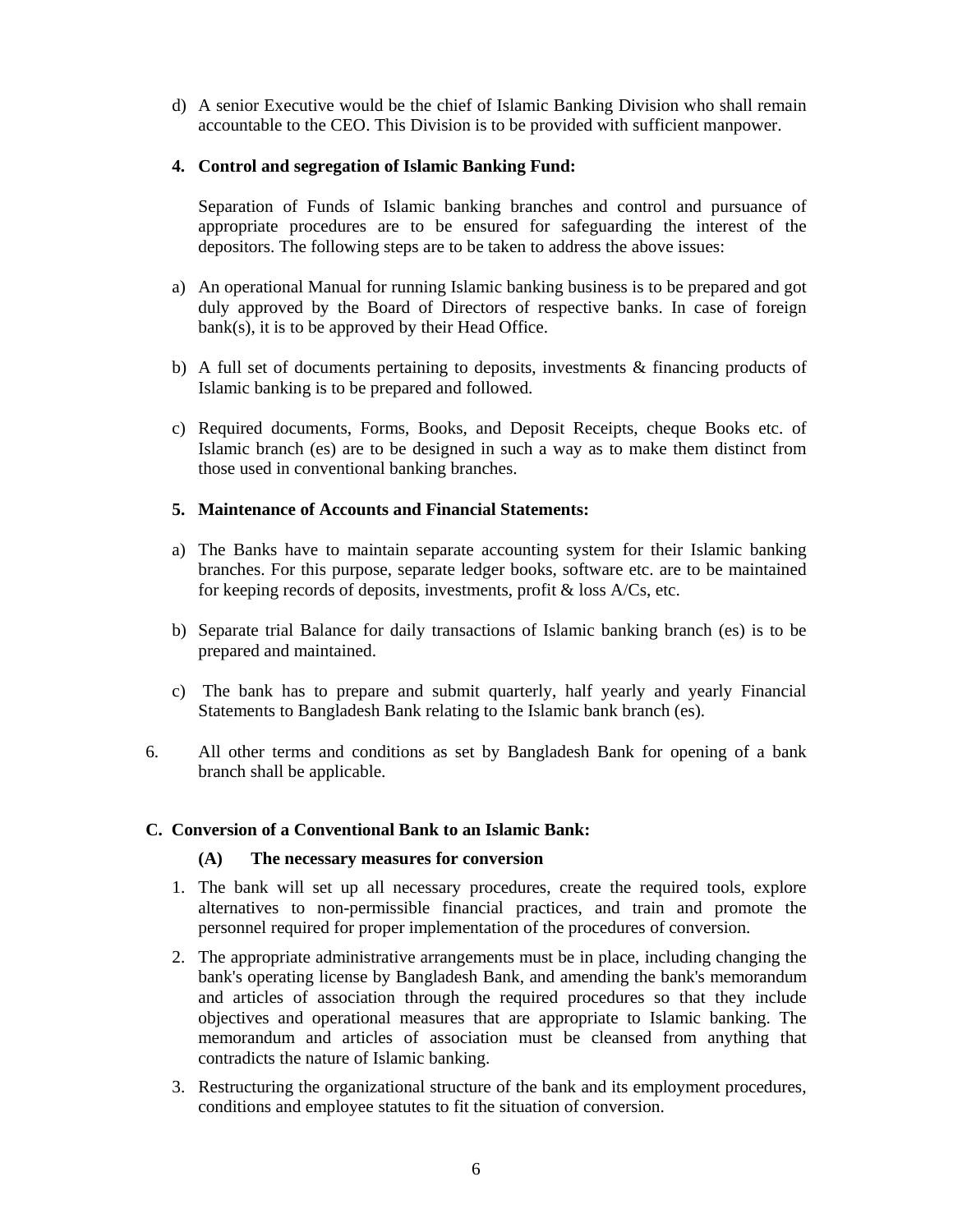- 4. Written consent/no objection through an acceptable legal process should be obtained from the existing depositors and clients for transforming their accounts into Islamic mode.
- 5. The transactions that are concluded before the decision to convert must be ceased or disposed of immediately.
- 6. Reformatting or designing standard contracts or specimens or exemplars of documents, forms, books, register etc. that comply with Shariah rules and principles.
- 7. Preparing a special program for preparing personnel and impart them training to deal with the application of Islamic banking practices.
- 8. Exerting all possible efforts to adapt the ways of dealing with Central banks regarding deposits, liquidity needs or otherwise in a way that does not conflict with the rules of Shariah, especially rules that govern riba transactions.
- 9. Any dealings with conventional banks must be limited to the magnitude of the need to do so.
- 10. Revamping the transactions with conventional banks on the basis of riba-free transactions and the application of instruments acceptable by Shariah.
- 11. Before commencement of business of the converted Islamic bank, the books of accounts and statement of affairs of the conventional bank must be reconstructed as per Shariah principles.

### **(B) The effect of conversion on the interest based receivables, impermissible earnings, obligation and their Shariah alternatives**

- 1. All traces of conventional transactions whereby the bank originated any monetary assets and is liable to pay interest for them must be liquidated prior to date of conversion. This is the rule whether such transaction involve individuals, banks or Central bank.
- 2. The bank must confine itself to permissible operations for acquiring the necessary funds to operate or to meet its liabilities.
- 3. If the capital of the bank has increased due to non-permissible transactions or the accumulation of reserves based on non-permissible transactions, then its treatment must be in accordance with the treatment of non-permissible receivables or other nonpermissible assets in the possession of the bank.
- 4. All interest-based investment instruments must cease to be used and must be replaced by permissible investment instruments prior to date of conversion.
- 5. All interest-based loans that the bank has made prior to date of conversion must be terminated or converted to Shariah based transaction.
- 6. All liabilities in the form of obligation to provide non-permissible service must

 be terminated by refunding the consideration, even if it has to pay compensation for non-fulfillment of such obligations.

# **(C) Starting from the financial period in which the bank decides to convert, the following must be done**

1. If a conventional bank is acquired with the intention to convert it to an Islamic bank, the new owners are not obliged to dispose of interest and impermissible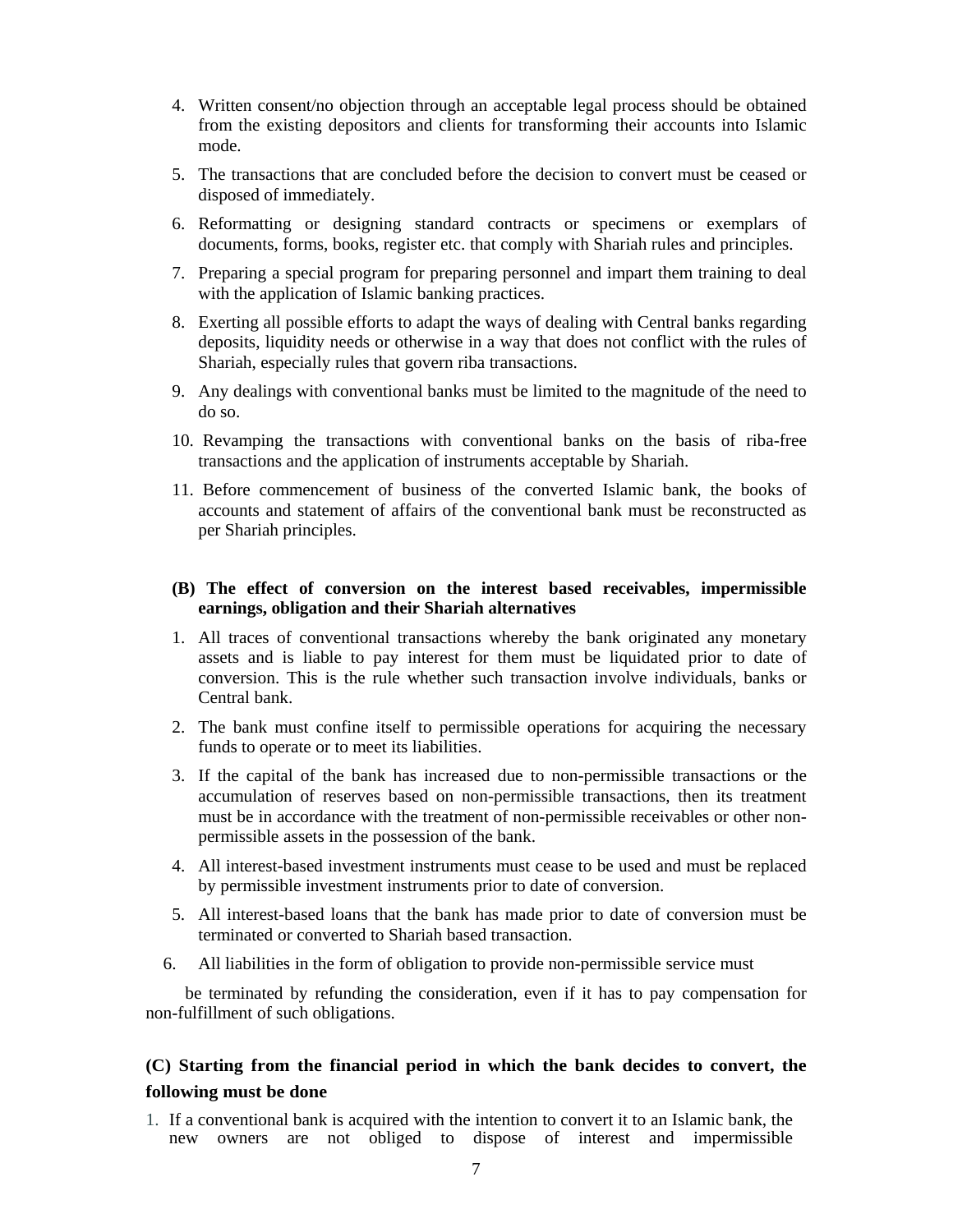earnings that have been earned before such acquisition.

- 2.If a conventional bank is converted by its existing shareholders into a bank, then the process of disposing of interest and impermissible earnings should be considered as commencing at the beginning of the financial period in which the conversion starts to take effect. However, for any impermissible earnings that have been distributed prior to conversion, it is necessary, on ethical grounds, for the shareholders and depositors to whom these earnings have been distributed to dispose them of personally. The bank is not bound to do so.
- 3. Revenues not yet received that are of doubtful permissibility are not subject to compulsory disposal, whether they were earned before or during the financial period in which the bank decides to convert. The same rule applies to revenues of doubtful permissibility that have been already received because of a belief that they are permissible on the basis of (a) an interpretation of a person who is qualified to perform ijtihad on issues that are subject to personal Juristic interpretation, (b) Juristic position of an authoritative school of Shariah or (c) the opinion of some eminent and knowledgeable scholars.
- 4. If the bank has rights to prohibited non-monetary assets, it may receive them with the intent to destroy them. If the bank is entitled to receive consideration for supplying non-permissible assets or services, the bank may receive the consideration with the intent to donate it to charity. The same rule applies to any income that has been acquired from non-permissible assets during the period in which the bank decides to convert. All impermissible and doubtful earnings must be spent for charity.
- 5. If the bank is converted and it has, among its tangible assets, impermissible commodities, the bank is obliged to destroy them. If the bank has sold some of these commodities and is yet to receive the price thereof, the price must be received and be spent for charity.
- 6. If the liabilities are in the form of payment of interest, the bank should employ all lawful means to avoid paying such interest. This rule does not apply to the principal amounts of debts or loans. The bank should not pay interest except on the basis of dire need.
- 7. If the liabilities are in the form of obligations to provide non permissible services, then the bank is obliged to make every effort to terminate such liabilities, by refunding the consideration, even if it has to pay compensation for non-fulfillment of such obligations.

#### **(D) External conversion through acquisition of the bank by parties interested in converting it**

 If the purchaser is capable of negotiating a deal that could exclude all non permissible receivables (e.g. interest and non-permissible assets) from the acquisition deal in a way that will make the seller solely liable for nonpermissible liabilities, then the Shariah requires the purchaser to do so. However, if the acquisition cannot be concluded unless all assets of the bank including the non-permissible assets and receivables are acquired, then there is no objection to the acquisition on this basis on condition that the purchaser acts as quickly as possible to dispose of non-permissible liabilities even if the purchaser has to suggest to the creditors of the bank an earlier repayment for a discount.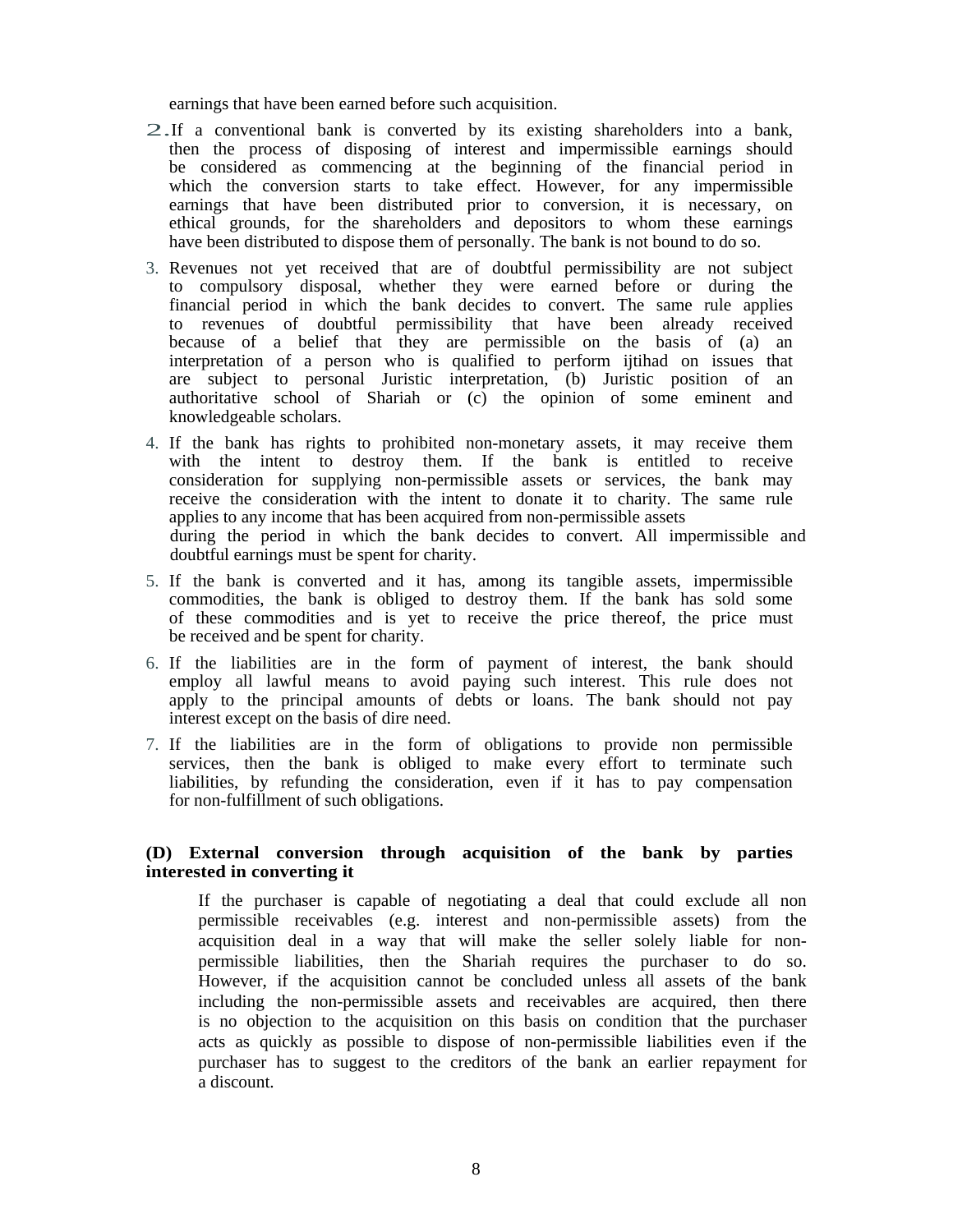#### **(E) The Zakah Obligation**

 When the conversion is initiated by outsiders who acquired the conventional bank for the purpose of converting it, then they are not obliged to make zakah payment for the past financial periods because the zakah for previous periods is the liability of the previous owners. The zakah liability will start to exist for the new owners from the date of the decision to convert. However, if the decision to convert was made by the shareholders and the zakah was not paid for the previous financial periods, the shareholders are obliged to pay zakah for these periods. They must take into account that they are obliged to pay zakah even if the revenues and the money earned are impermissible because the shareholders are obliged in the first place to dispose of all accrued interest and impermissible earnings, so, the payment of zakah is part of the obligation to dispose of impermissible earnings and interest.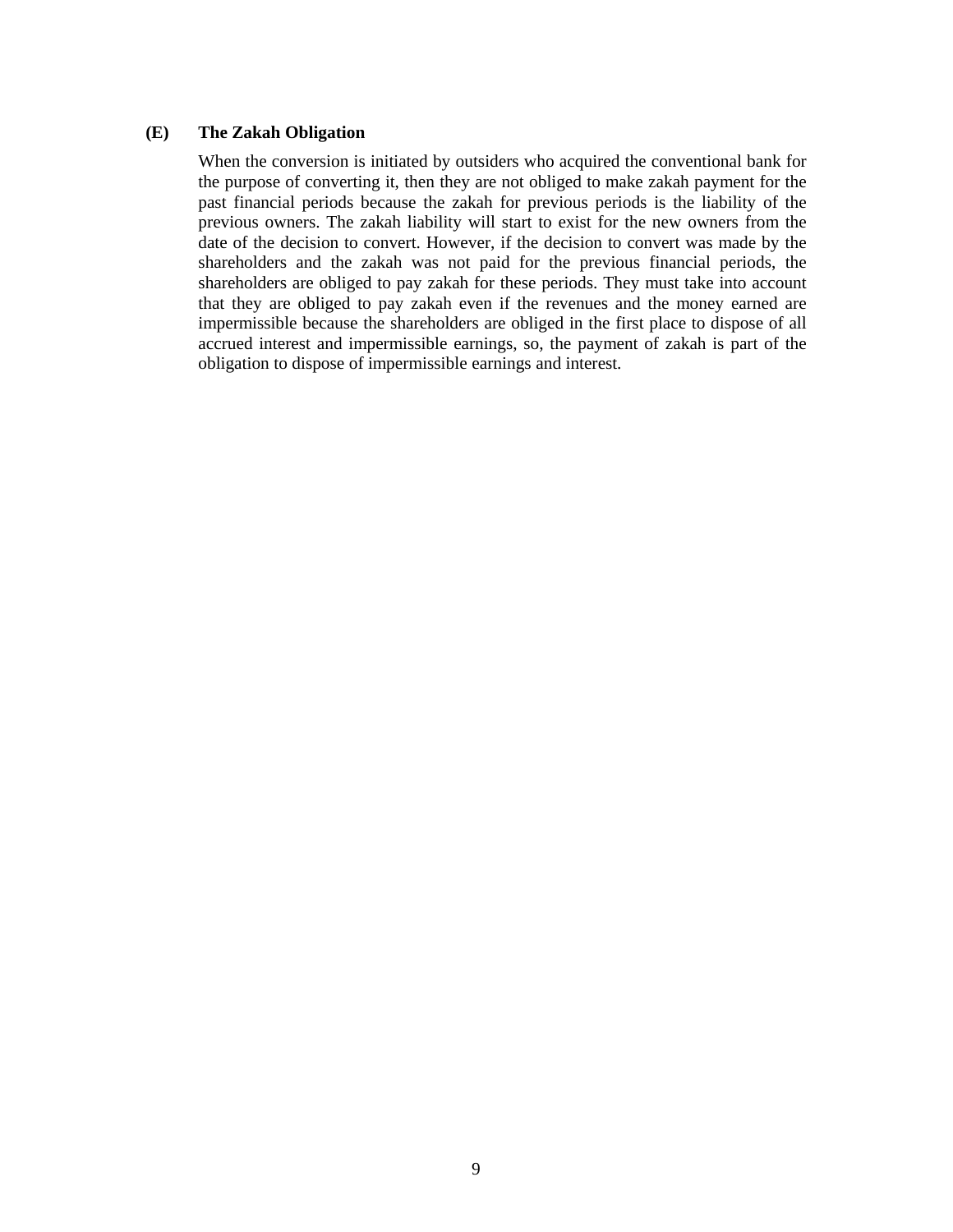#### **Section III**

#### **Responsibility for Shariah Compliance:**

It will be the responsibility of the board of directors of the respective banks to ensure that the activities of the banks and their products are Shariah compliant. The Board of the Islamic banks/ Subsidiary company/Conventional commercial banks having Islamic branches, therefore, be constituted with directors having requisite knowledge and expertise in Islamic Jurisprudence. The Board may form an independent Shariah Supervisory Committee with experienced and knowledgeable persons in Islamic Jurisprudence. However, the Board shall be responsible for any lapses/irregularities on the part of the Shariah Supervisory Committee. A fit and proper criteria for selection of members of the Shariah Supervisory Committee is enclosed in Appendix-1.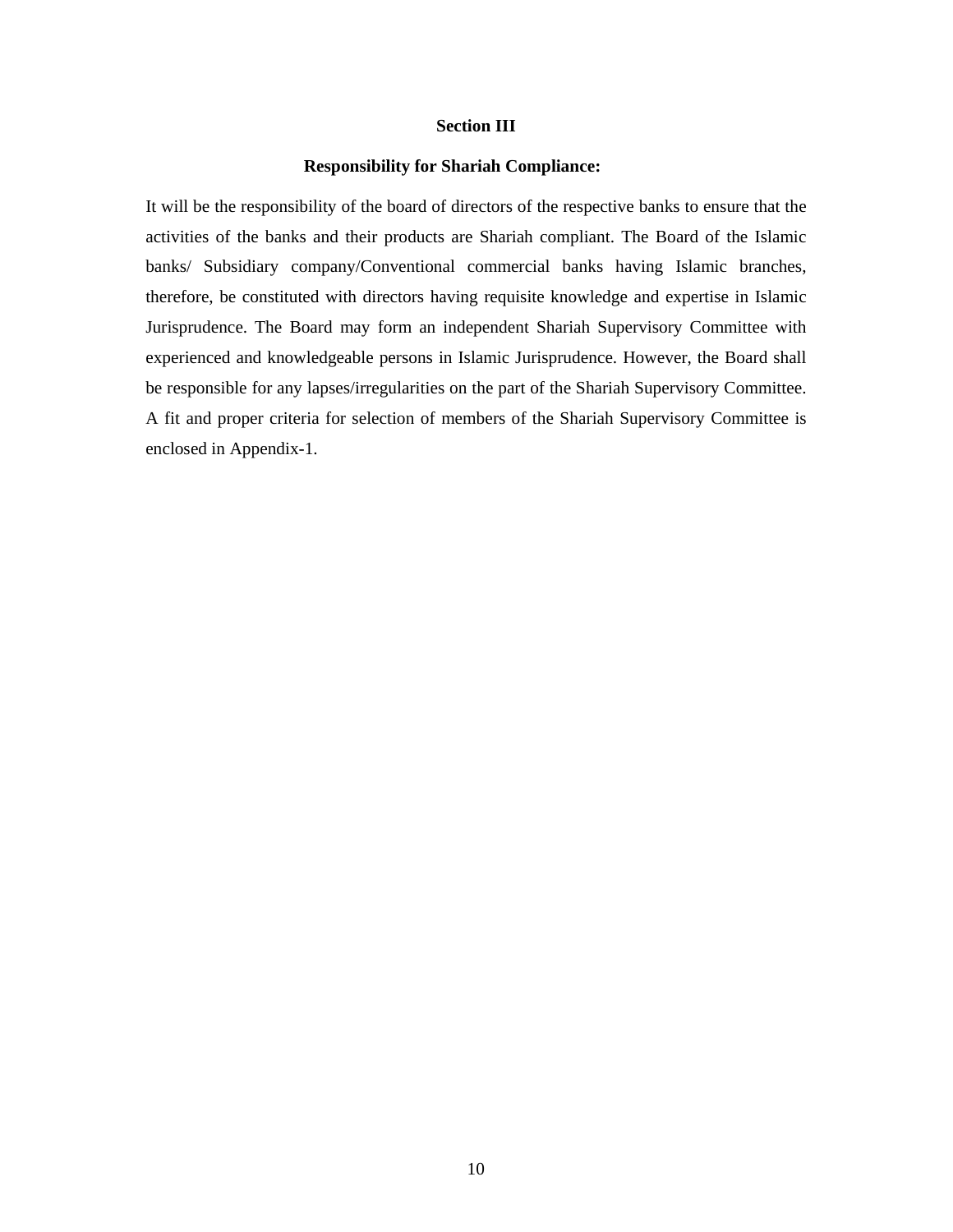# **Section IV**

# **Principles of Deposit**

### **Shariah principles for receiving deposits**

Islamic banks receive deposits under two principles:

- i) Al-Wadeeah principle.
- ii) Mudaraba principle.

# **Al-Wadeeah:**

 Fund which is deposited with Banks by the depositors with clear permission to utilize / invest the same is called Al-Wadeeah. Islamic banks receive deposits in Current Accounts on the basis of this Al-Wadeeah Principle. Islamic banks obtain permission from the Al-Wadeeah depositors to utilise the Funds at its own responsibility and the depositors would not share any profit or loss earned/incurred out of using of this funds by the bank. The banks have to pay back the deposits received on the principle of Al-Wadeeah on demand of the holders. The depositors have to pay goverment taxes and other charges, if any.

# **Mudaraba:**

Mudaraba is a partnership of labour and capital, where one partner provides full capital and the other one manages the business. The capital provider is called Sahib-Al-Maal and the user of the capital is called Mudarib. As per Shariah principles, the Mudarib will conduct the business independently following Shariah principles. The Sahib-Al-Maal may provide advices, if he deems fit but he can not impose any decision over the Mudarib. Profit, if any, is divisible between the Sahib-Al-Maal and the Mudarib at a predetermined ratio, while loss, if any, is borne by the Sahib-Al-Maal. Mudarib can not avail of any salary or remuneration against his labour as a manager or conductor of the enterprise/business. The deposits, received by Islamic banks under this principle are called Mudaraba Deposits. Here, the depositors are called Sahib-Al-Maal and the bank is called Mudarib. The Mudaraba deposits include:

- i) Mudaraba Savings Deposits (MSD)
- ii) Mudaraba Short Notice Deposits (MSND)
- iii) Mudaraba Term Deposits (MTD).

Different Islamic banks have developed various deposit schemes on the basis of this Mudaraba principle such as monthly deposit-based Hajj Scheme, Monthly/One time depositbased Term Deposit Scheme, Monthly Mudaraba Profit Deposit Scheme, Monthly Mudaraba Marriage Savings Scheme, Mudaraba Savings Bond etc.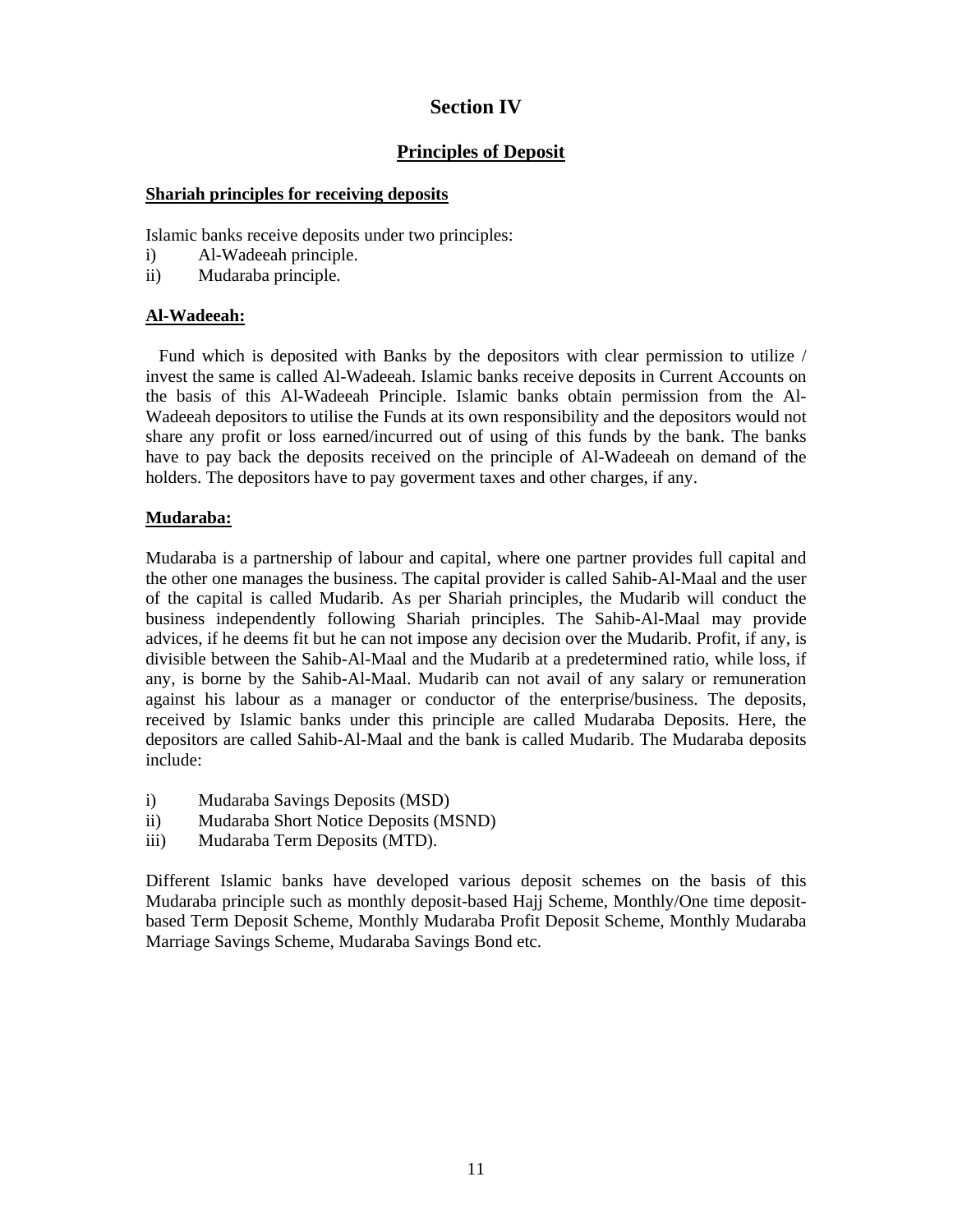# **Section V**

# **Investment Principles & Investment Products**

Islamic banks do not directly deal in money. They run business with money. The funds of Islamic banks are mainly invested in the following modes:

- 1) Mudaraba;
- 2) Musharaka;
- 3) Bai-Murabaha (Murabaha to the purchase orders);
- 4) Bai-Muajjal;
- 5) Salam and parallel Salam;
- 6) Istisna and parallel Istisna;
- 7) Ijara;
- 8) Ijarah Muntahia Bittamleek (Hire Purchase);
- 9) Hire Purchase Musharaka Mutanaqisa (HPMM);
- 10) Direct Investment;
- 11) Investment Auctioning etc.
- 12) Quard
- 13) Quard Hassan etc.
- **1. Mudaraba:** Mudaraba is a shared venture between labour and capital. Here Bank provides with entire capital and the investment client conducts the business. The Bank, provider of capital, is called Sahib-Al-Maal and the client is called Mudarib. The profit is to be distributed between the Bank and the investment client at a predetermined ratio while the bank has to bear the entire loss, if any.
- **2. Musharaka:** Musharaka means partnership business. Every partner has to provide more or less equity funds in this partnership business. Both the Bank and the investment client reserve the right to share in the management of the business. But the Bank may opt to permit the investment client to operate the whole business. In practice, the investment client normally conducts the business. The profit is divided between the bank and the investment client at a predetermined ratio. Loss, if any, is to be borne by the bank and the investment client according to capital ratio.
- **3. Bai-Murabaha:** Contractual buying and selling at a mark-up profit is called Murabaha. In this case, the client requests the Bank to purchase certain goods for him. The Bank purchases the goods as per specification and requirement of the client. The client receives the goods on payment of the price which includes mark-up profit as per contract. Under this mode of investment the purchase/ cost price and profit are to be disclosed separately.

# **4. Bai-Muajjal:**

**Meaning:** "Bai-Muajjal" means sale for which payment is made at a future fixed date or within a fixed period. In short, it is a sale on Credit.

 It is a contract between a buyer and a seller under which the seller sells certain specific goods (permissible under Shariah and Law of the Country), to the buyer at an agreed fixed price payable at a certain fixed future date in lump sum or within a fixed period by fixed installments. The seller may also sell the goods purchased by him as per order and specification of the buyer.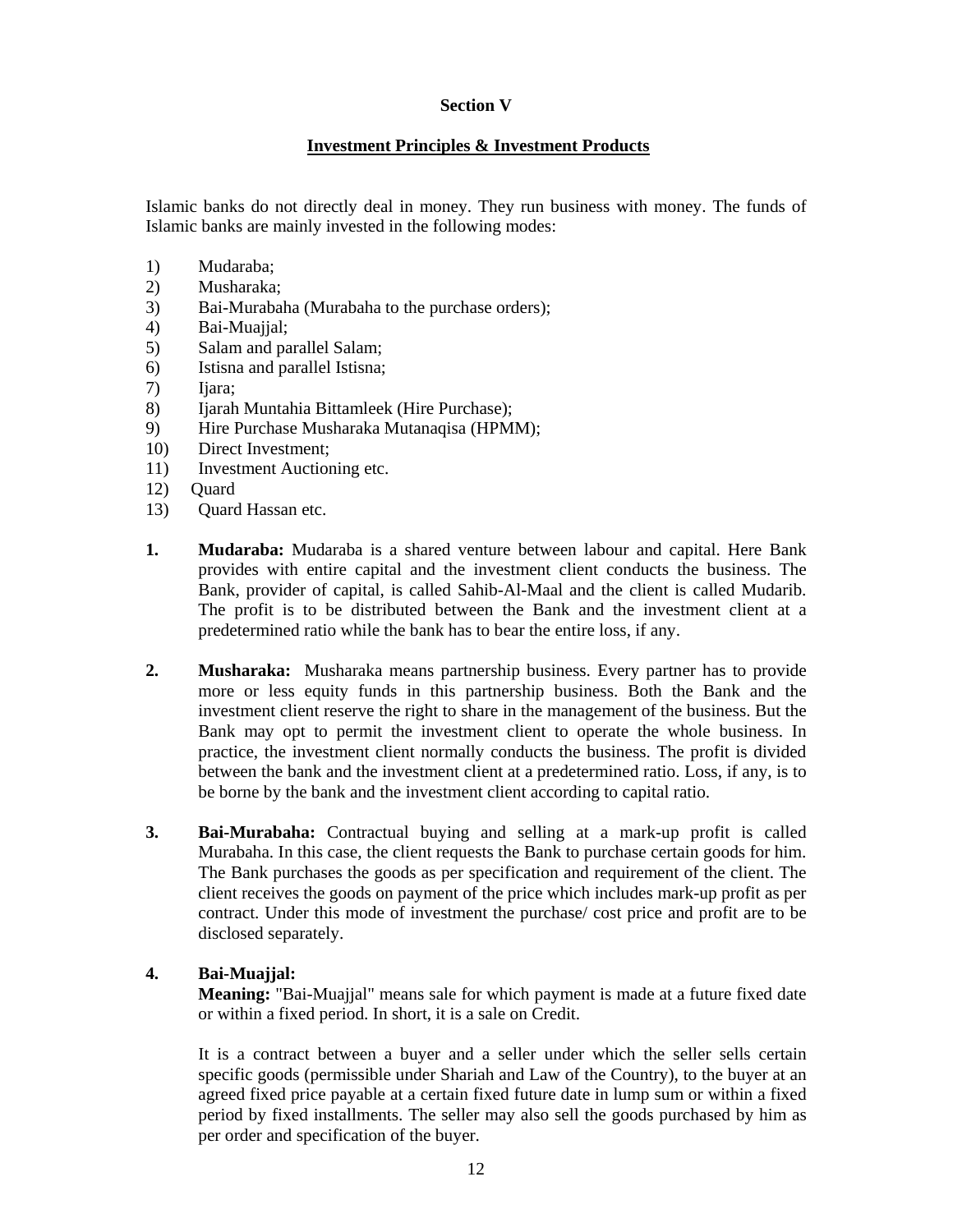In Bank's perspective, Bai-Muajjal is treated as a contract between the Bank and the Client under which the bank sells to the Client certain specified goods, purchased as per order and specification of the Client at an agreed price payable within a fixed future date in lump sum or by fixed installments.

**5. Salam and Parallel Salam:** Salam means advance purchase. It is a mode of business under which the buyer pays the price of the goods in advance on the condition that the goods would be supplied / delivered at a particular future time. The seller supplies the goods within the fixed time.

#### **Parallel Salam:**

Parallel Salam is a Salam contract whereby the seller depends, for executing his obligation, on receiving what is due to him - in his capacity as purchaser from a sale in a previous Salam contract, without making the execution of the second Salam contract dependent on the execution of the first one.

 The following conditions are essential in the contracts of Murabaha, Bai-Muajjal and Salam. The respective contracts must include the following aspects regarding the goods:

- \* Number/Quantity<br>\* Ouality
- **Ouality**
- \* Sample
- \* Price and amount of profit
- \* Date of supply/time limit
- \* Place of supply
- \* Who will bear the cost of supply?
- \* Timeframe for payment in case of Bai-Murabaha and Bai-Muajjal.
- **6. Istisna and parallel Istisna:** A contract executed between a buyer and a seller under which the seller pledges to manufacture and supply certain goods according to specification of the buyer is called Istisna. An Istisna agreement is executed when a manufacturer or a factory owner accepts a proposal placed to him by a person or an Institution to produce/manufacture certain goods for the latter at a certain negotiated price.

 Here, the person giving the order is called Mustasni, the receiver of the order is called Sani and the goods manufactured as per order is called Masnu.

 An order placed for manufacturing or producing those goods which under prevailing customs and practice are produced or manufactured will be treated as Istisna contract.

#### **Conditions & characteristics of Istisna are enumerated below:**

- a) The concerned Agreement must contain the details, such as, the type, class, quantity and features of the goods to be produced, so that no misunderstanding is created later on.
- b) The price has to be settled; payment time/schedule and modes thereof is to be predetermined.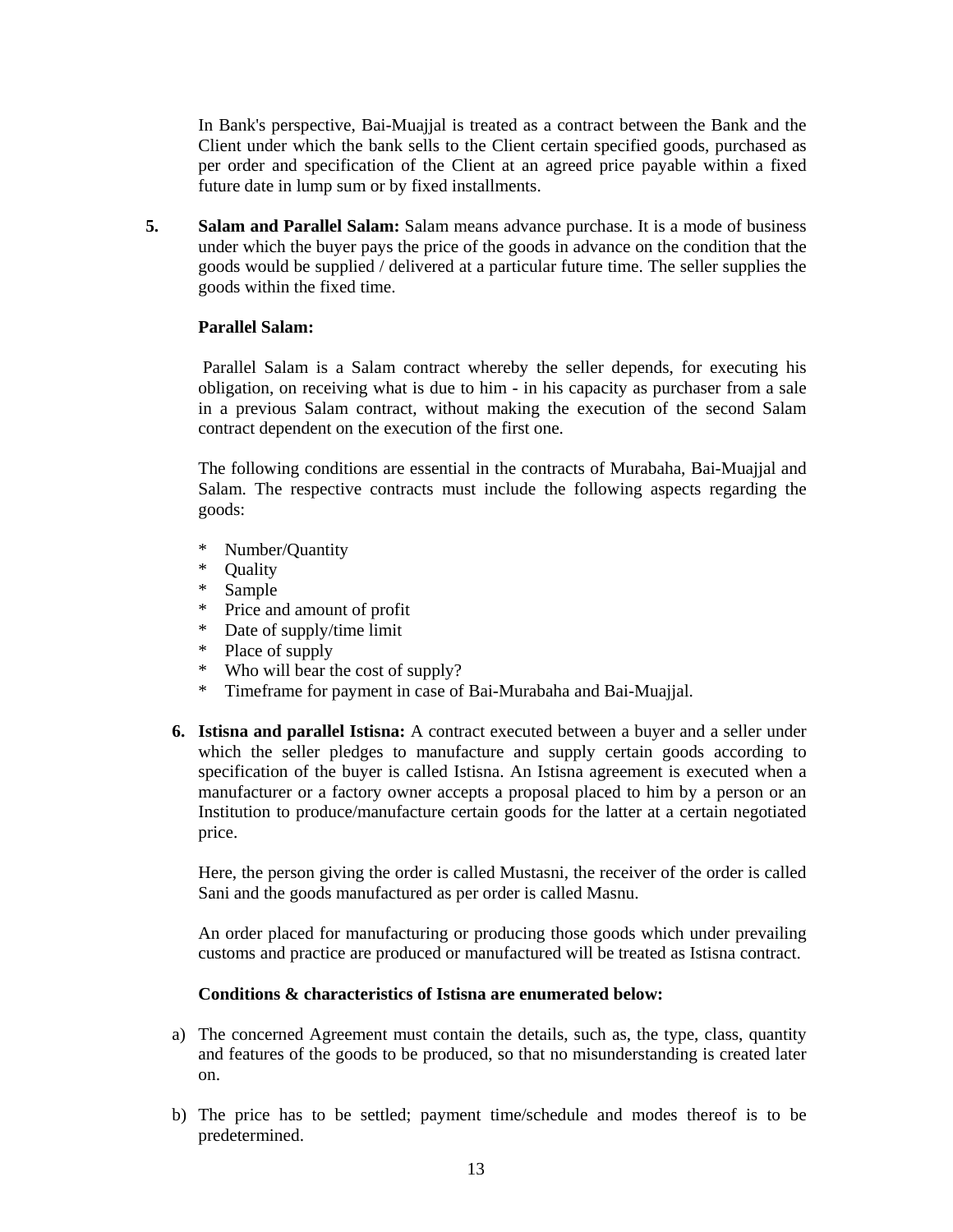- c) When, where and on whose cost the goods to be supplied has to be clearly mentioned.
- d) If agreed by both parties, payment may be made in advance to the seller in part or in full or may be deferred to be paid in due course/ agreed time.
- e) Generally timeframe is not mandatory for supplying the goods under Istisna agreement. It may be executed without determining timeframe. But in case of bank, timeframe for supplying goods must be determined to avoid any dispute in future.
- f) Condition for imposing stipulated compensation/penalty may be included in the Istisna agreement against the party who breaches the terms of the agreement causing the other party to suffer. But no compensation/penalty would be imposed on any party if it happens for any valid reason or unavoidable circumstances.
- g) As per opinion of the contemporary jurists, the compensation in case of Istisna may be treated as legal income.

#### **Parallel Istisna:**

 If it is not stipulated in the contract that the seller himself would produce/provide the goods or services, then the seller can enter into another contract with third party for getting the goods or services produced/ provided by the third party. Such a contract is called Parallel Istisna. This may be treated as a sub-contract. The main features of this contract are:-

- i) The original Istisna contract remains valid even if the Parallel Istisna contract fails and the seller will be legally liable to produce/ provide the goods or services mentioned in the Istisna contract.
- ii) Istisna and Parallel Istisna contracts are treated as two separate contracts.
- iii) The seller under the Istisna contract will remain liable for failure of the sub-contract.
- **7. Ijara :** The mode under which any asset owned by the bank, by creation, acquirement / or building-up is rented out is called Ijara or leasing. In this mode, the leasee pays the Bank rents at a determined rate for using the assets/properties and returns the same to the Bank at the expiry of the agreement. The Bank retains absolute ownership of the assets/properties in such a case. However, at the end of the leased period, the asset may be sold to the client at an agreed price.
- **8. Ijarah Muntahia Bittamleak** (**Hire-Purchase):** Under this mode, the bank purchases vehicles, machineries and instruments, building, apartment etc. and allowed clients to use those on payment of fixed rents in installments with the ultimate objective to sell the asset to the client at the end of the rental period . The client acquires the ownership/ title of the assets/ properties subject to full payment/ adjustment of all the installments.
- **9. Hire-purchase Musharaka Mutanaqasa (HPMM):** Hire-purchase Musharaka Mutanaqasa means purchasing and acquiring ownership by one party by sharing in equity and paying rents for the rest of the equity held by the Bank/or other party. Under this mode, the Bank and the client on contract basis jointly purchase vehicles, machineries, building, apartment etc. The client uses the portion of the assets owned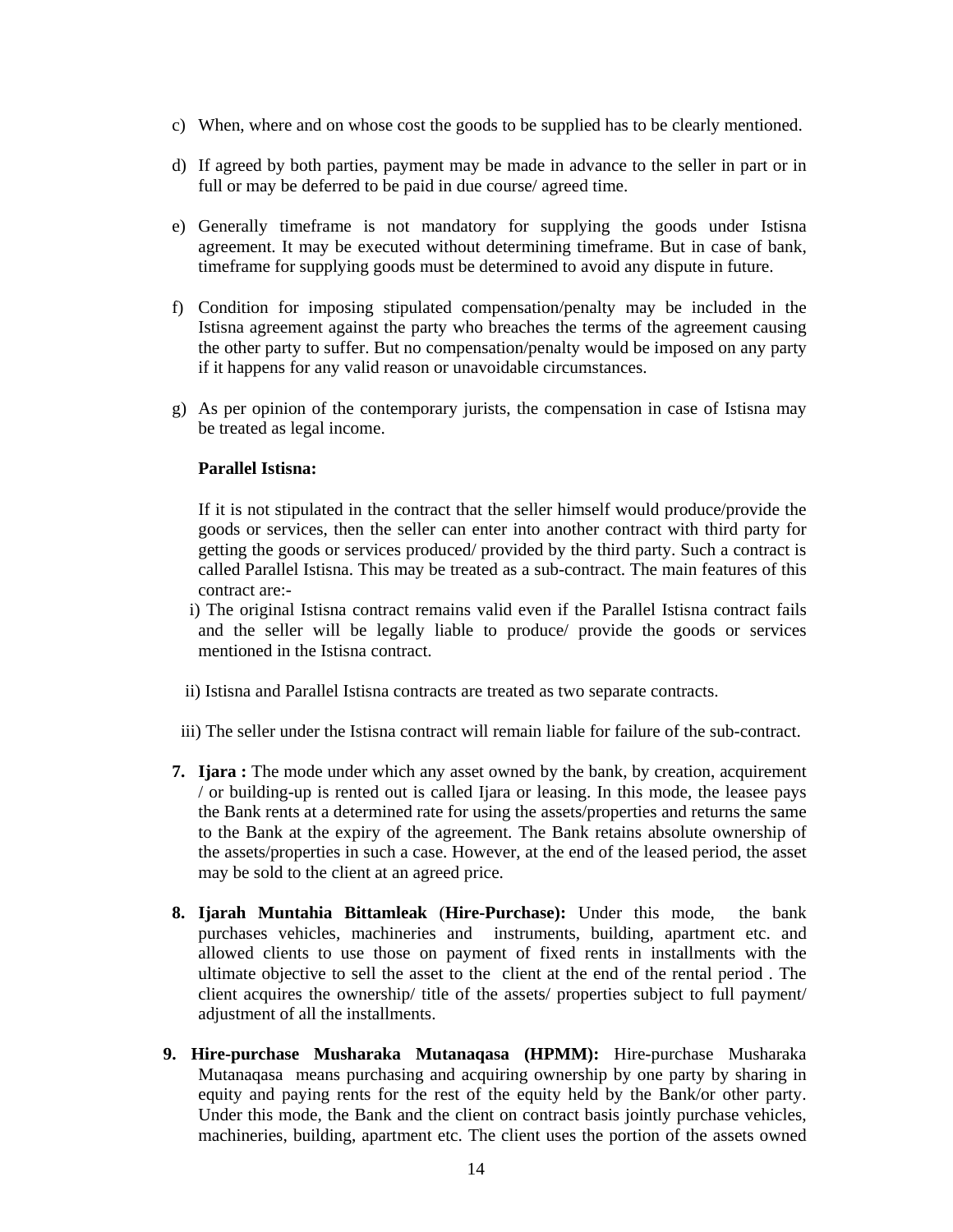by the bank on rental basis and acquires the ownership of the same assets by way of paying banks portion of the equity on the assets in installments together with its rents as agreed upon.

The features of this mode are elaborated below:

 a) The client applies to the Bank expressing his/her wishes to purchase the assets/properties and the bank accords its approval after proper evaluation/ scrutiny.

 b) The client deposits his/her share of equity with the bank after obtaining approval and the bank pays total price of the assets/properties together with its equity.

 c) Before purchase of the assets/properties an agreement is executed stipulating the actual prices, monthly rents, price of the bank's portion of the assets/properties, payment schedule and installment amount and the nature of the security etc.

 d) The bank shall rent out its own portion of the assets/properties to the client as per terms & conditions of the agreement.

 e) The client (Hirer) pays off in installments bank's portion of equity on the assets together with its fixed rent as per the terms and conditions of the agreement.

 f) With the payment of installments by the client, the ownership of the bank in the assets/properties gradually diminishes, while that of the client increases. g) The amount of the rent receivable by the bank, reduces gradually

proportionate to the increase in the ownership of the client on the assets/properties.

 h) The client acquires full ownership of the goods/assets after payment of the entire dues of the bank.

 i) The client may acquire the full ownership of the assets/properties before expiry of the deal by paying off the entire dues to the bank.

 j) The rent remains payable in proportion to Bank's ownership, if the client fails to pay the due installment(s).

 k) The bank can take of the assets / properties under its control, if the client fails to pay the installment(s) as per the terms and conditions of the agreement.

 L) The ownership of the assets/properties remains with the bank until the entire equity provided by the bank together with the fixed rent is fully paid off. On full payment/ adjustment of Bank's dues, it transfers the ownership to the client.

 m) The amount which the bank receives as rent is its income. The rent should not treat as a part of the equity in any way.

 **10. Direct Investment:** Under this mode, the bank can under its full proprietorship conduct business by directly investing in the industries, trading, transports etc. In these cases, the profit/loss fully goes to the bank.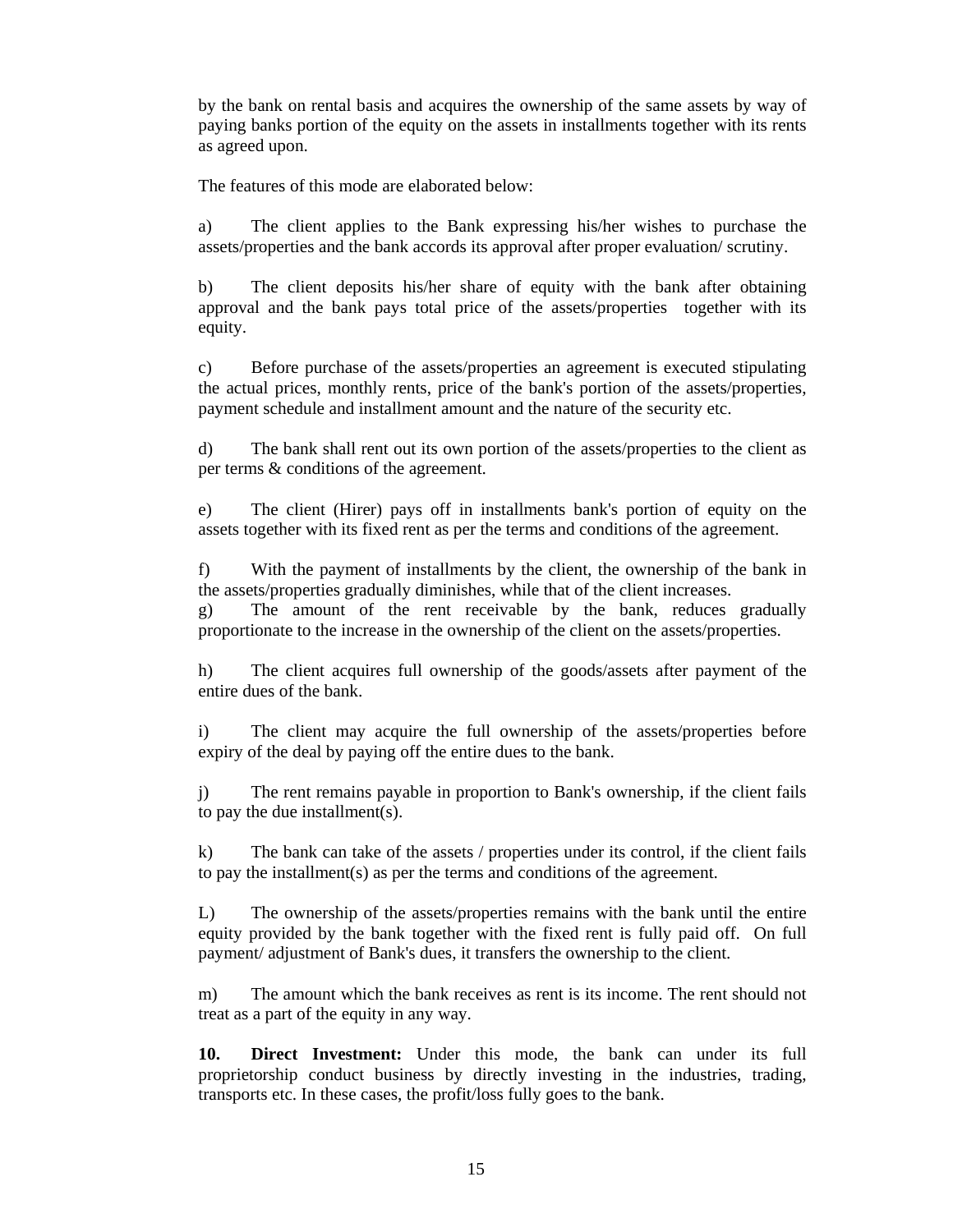**11. Investment Auctioning:** Selling by auction of those assets/goods acquired by the bank through direct investment is called Investment auctioning. Generally, the bank establishes industrial units by direct investment, makes the same operationally profitable and then sells out on auction. This mode of investment is very helpful for industrialization of the country.

# **12. Quard:**

It is a mode to provide financial assistance/ loan with the stipulation to return the principal amount in the future without any increase thereon.

# **13. Quard Hassan:**

This is a benevolent loan that obliges a borrower to repay the lender the principal amount borrowed on maturity. The borrower, however, has the discretion to reward the lender for his loan by paying any amount over and above the amount of the principal provided there will be no reference (explicit or implicit) in this regard.

If a bank provides its client any loan, it can receive actual expenditure relating to the loan as service charge only once. It can not charge annually at a percentage rate.

If a loan is provided against the money deposited by a client in the bank, it has the right not to pay any profit against the amount of money given as loan. But profit should be paid on the rest of the amount deposited as per previous agreement.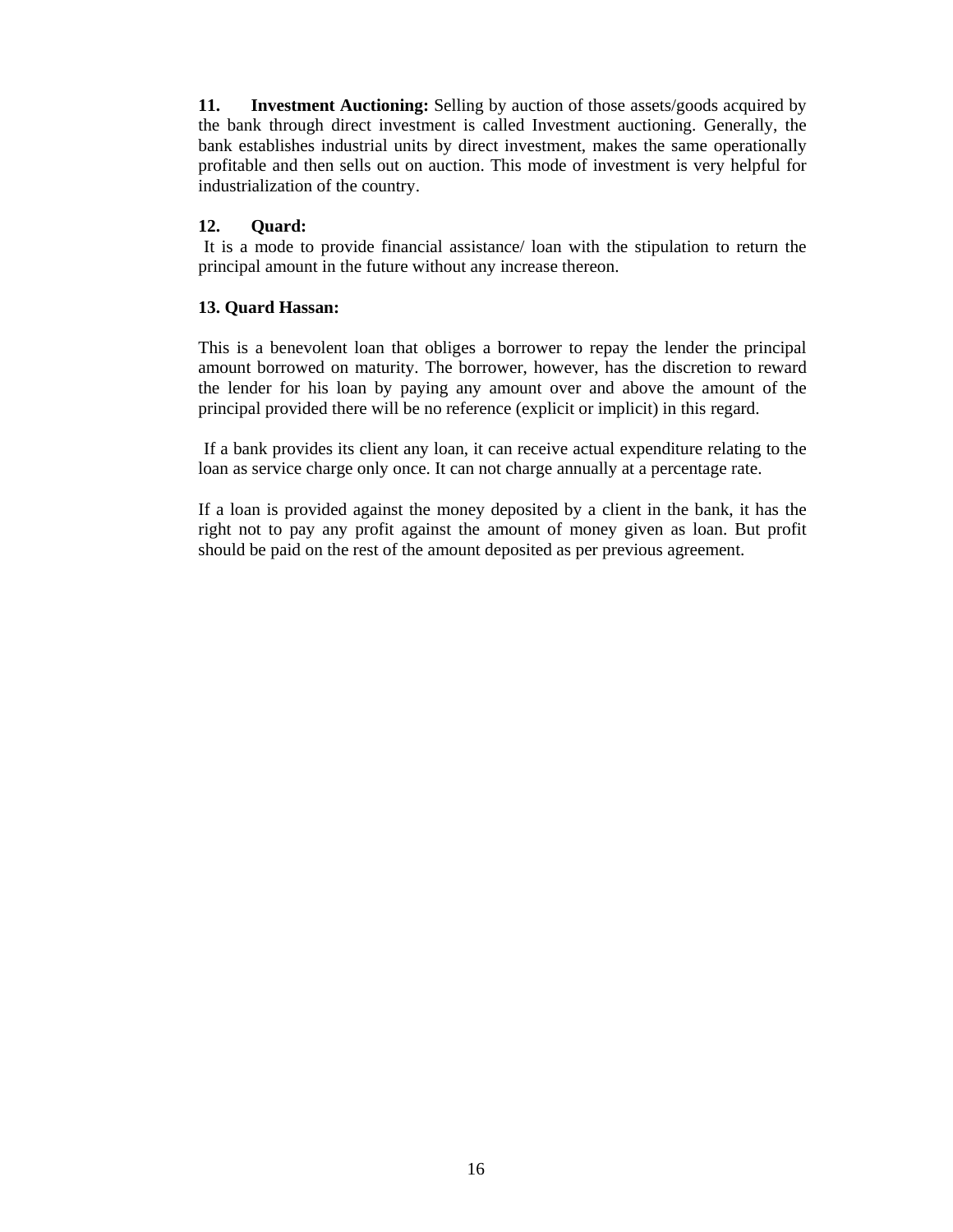# **Investment System for import/export business as per Islamic Shariah**

# **Import Business :**

The import business is broadly divided into the following three categories:-

- i) Import of Commercial goods.
- ii) Import of raw materials for production purpose.
- iii) Import of capital / machineries.

The importers avail of investment facilities against all kinds of imports. But in case of imports under category (i) and (ii), investments are made under the Shariah approved Bai-Murabaha and Bai-Muajjal modes and in case of import under category (iii), investment is made under the Shariah compliant mode of Hire Purchase under Shirkatul Melk (HPSM). Investment facilities are also provided for import business through Bai-Salam, Musharaka and Mudaraba modes. Besides, the Islamic banks will fully abide by the national and international norms and guidelines relating to export/import business.

# **1 Import under the Bai-Murabaha system**

1.1 Definition of the Bai-Murabaha: Bai-Murabaha is a contract between a buyer and a seller under which the seller sells certain specific goods permissible under Islamic Shariah and law of the land to the buyer at a price determined by charging agreed profit, margin or mark-up over the cost price. In this case, the buyer either makes cash payment to receive the goods or is allowed to make payment by instalments or on a fixed future date. The profit mark-up may be fixed in lump sum or in percentage over the cost price of the goods.

# 1.2 **Some important features of the Bai-Murabaha mode of investment**

- a) The client (buyer) requests the bank to purchase particular goods and promises to purchase the same from the bank at a price fixed by charging profit over the cost price.
- b) Under the Bai-Murabaha mode of investment there is no scope to increase the price once it is fixed.
- c) After buying the goods, the Bank has to bear all the risk until goods are actually delivered to the client.

### **Import of goods under Bai-Murabaha mode of investment**

In the import business, the importer provides an irrevocable letter of authority to the Bank to import specific goods on behalf of him (the client) from the foreign seller and promises to buy the same from the Bank. In this case, the Bank is designated as a consignee in the Bill of lading and later on the Bank hands over the same to the importer through endorsement i.e. the ownership of the goods is transferred to the importer. As per uniform customs and practices, the seller lodges his claim or places claim for dues to the buyer's Bank through the bill of exchange and the buyer's bank discharges the claim on behalf of the buyer. The above import system is fully approved/ supported by the Islamic Shariah.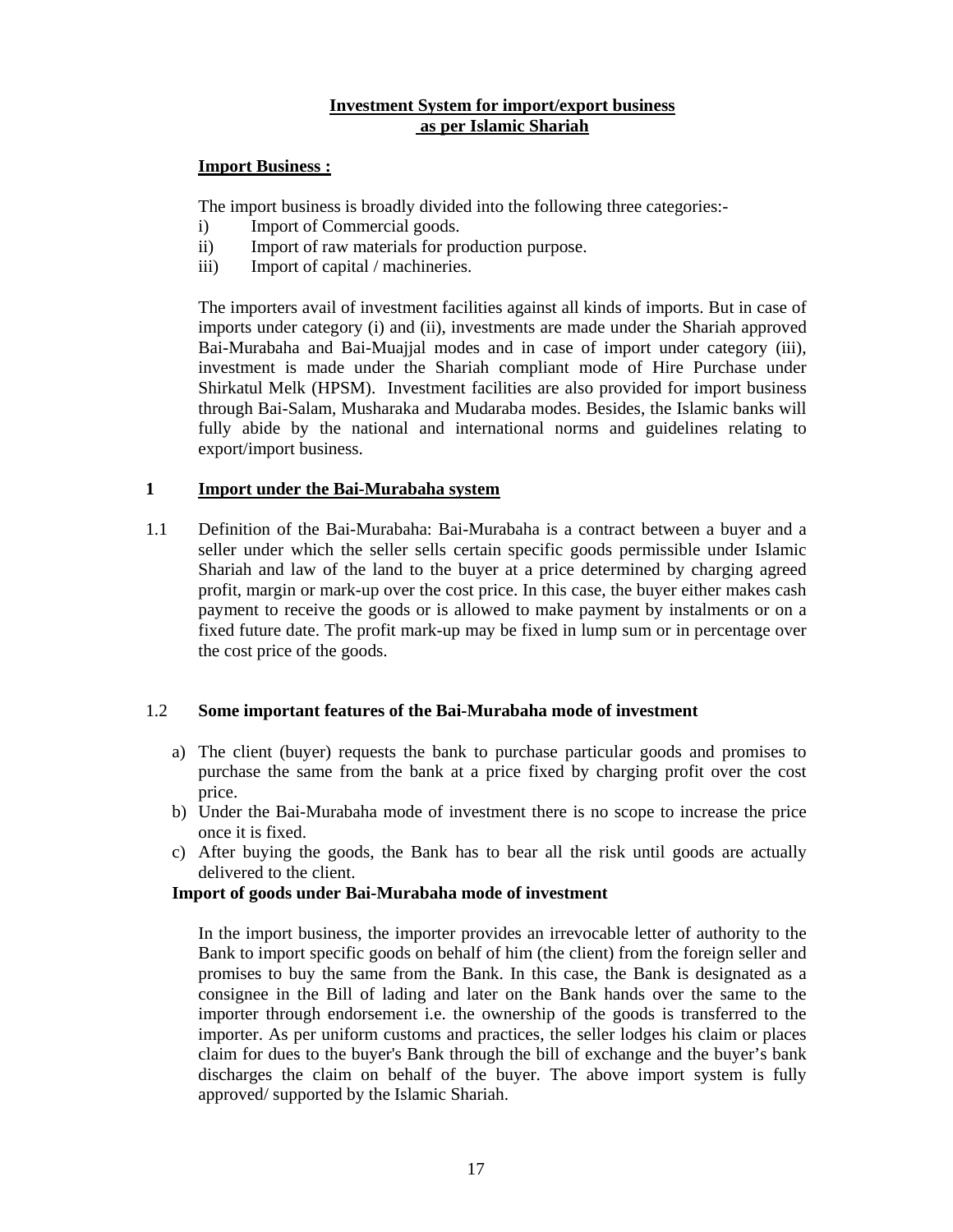# 1.3 **Investment in imports by Islamic Banks**

In the import business, Bai-Murabaha investment is accomplished through a single deal at the time of opening L/C, Bills and Shipment. For example:

- a) Murabaha Import L/C
- b) Murabaha Import Bills
- c) Murabaha Post Import.

# 1.4 **Murabaha Post Import (MPI)**

The importers apply for investment facility against imported goods after shipment for payment of the invoice values of the goods to the seller/supplier including custom duty, VAT and other expenses. In such a case, Islamic banks allow a Bai-Murabaha investment facility under single deal concept. It is so called as the Letter of Credit. Bills and the handling of Post-shipment are settled under one agreement while opening the letter of credit for importing the goods.

# 1.5 **Accounting procedure for purchase price, profit and sale price**

# a) **Price payable to the supplier**

# b) **Other expenses related with purchase**

- i) Conveyance TA/DA
- ii) Commission payable to the agents.
- iii) The expenditures in connection with supplier's payment.
- iv) Transportation cost up to the Bank's godown.
- v) Transit Insurance and other expenses.
- vi) Godown rent and salary of officials etc. incurred before sale of goods.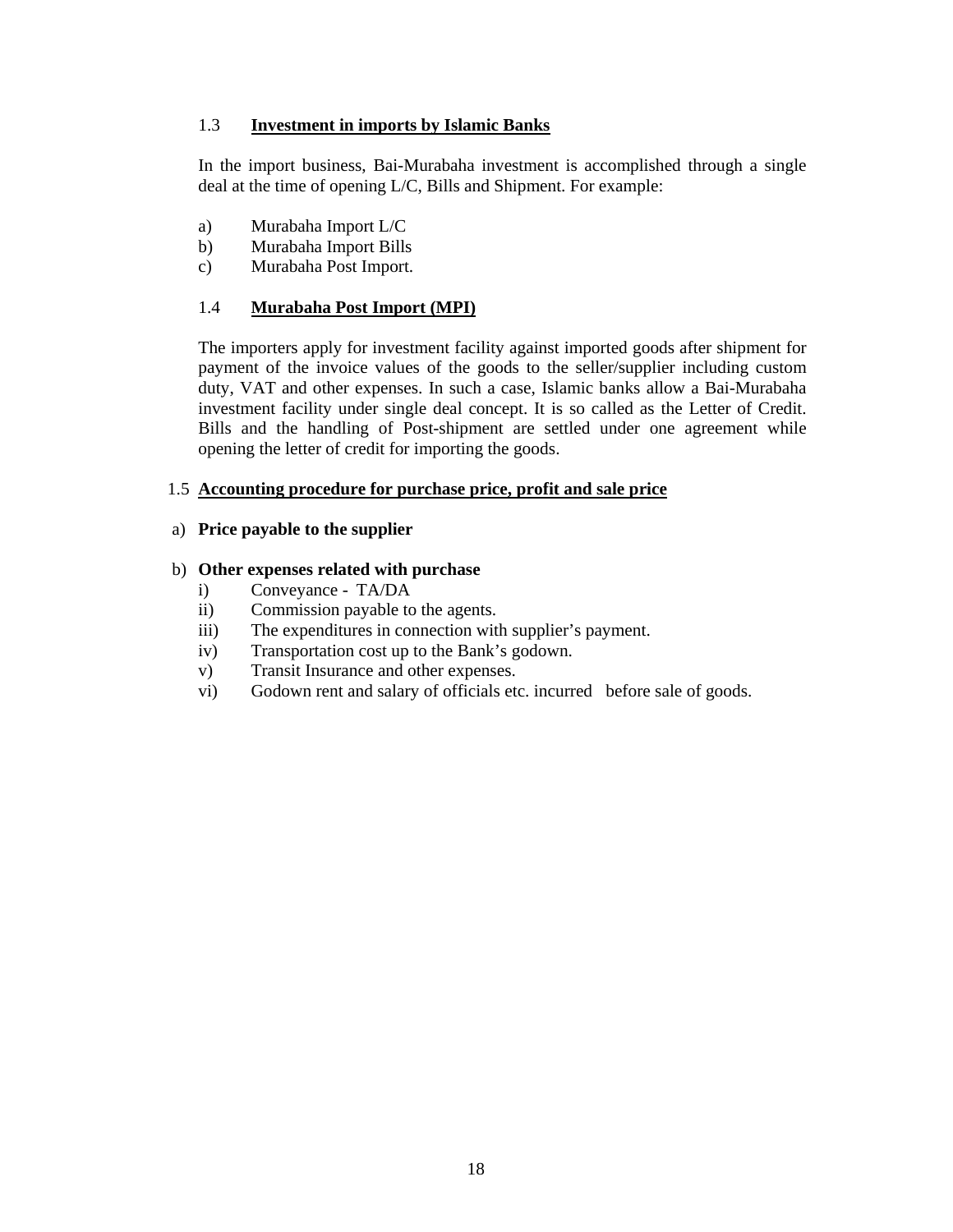# **Additional expenses**

- 1. Duty
- 2. VAT
- 3. License fee
- 4. Commission for C&F agent etc.
- c) Cost price or total value  $= a + b$
- d) Estimated profit/Mark-up profit (profit percentage on purchase/cost price)
- e) Sale price  $=c + d$
- f) The net Investment amount is determined after deduction of the down payment (if any ) from figure at "e" above.

# **Import under the Bai-Muajjal mode of investment**

# **2.1. The term Bai-Muajjal means "deferred payment sale" or "Sale on Credit"**

 Under this mode of investment a contract is made between the buyer and seller for buying and selling of goods approved by Islamic Shariah and law of the land on the stipulation to pay the agreed price at a specific future date or by fixed installments.

### **2.2 Some important features of the Bai-Muajjal mode of investment**

Most of the features of Bai-Murabaha and Bai-Muajjal are alike excepting the following:

- 1. Bai-Muajjal sale is executed completely on deferred payment system
- 2. The sale price is determined adding the profit with cost price. It is not necessary to disclose the cost price and the profit mark-up separately to the client. But in Bai-Murabaha, the cost price and the profit mark-up ratios are to be disclosed separately to the client.
- 3. The accounting procedure for imported goods under both the Bai-Muajjal and Bai-Murabaha mode are alike. But so far as contract is concerned they are different. Bai-Murabaha contract and Bai-Muajjal contract are executed for imports under Bai-Murabaha and Bai-Muajjal modes respectively.

# **3. Import under diminishing proprietorship method (Hire Purchase under Shirkatul Melk-HPSM)**

Capital machineries and other re-usable goods are imported under this mode. It combines three modes: rent (Ijara), partnership (Shirkat) and buying and selling.

 a) The Bank and the client invest their capital jointly through a contract called partnership (Shirkat).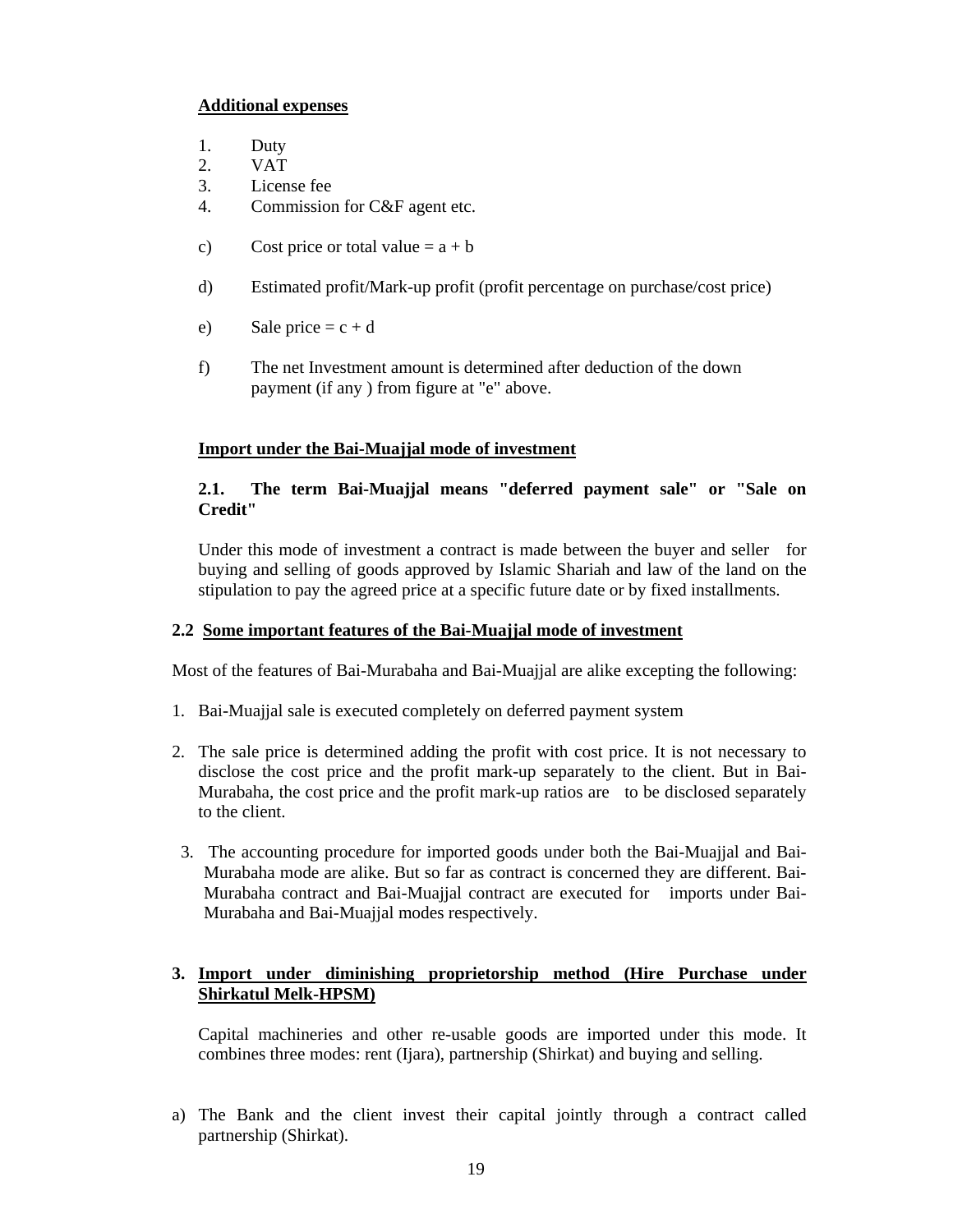- b) The bank leases its portion at a certain rent.
- c) The Bank sells its portion to the client on receipt of the price under this system.

#### **Import under Musharaka mode of investment:**

 **4.1. Definition of Musharaka:** Musharaka is a Shariah compliant mode of investment wherein the bank and the client jointly provide the capital. Here no prefixed profit is earmarked like in Bai-Murabaha or Bai-Muajjal. Profit, if any, is distributed as per agreement between the client and the bank while the loss, if any, is shared according to capital ratio.

#### **4.2. Some general features of Musharaka mode of investment :**

- a) The Musharaka agreement shall clearly laid down the amount of capital investment to be provided by the bank and the client and the profit/ loss sharing ratio as agreed between them.
- b) The actual profit of the business is to be distributed between the bank and the client as per the agreed ratio. But loss, if any, is to be borne by them as per ratio of the capital.
- c) The client shall properly maintain ledger, register, books of accounts etc. and have to show those to any authorized person of the bank on demand.
- d) For the success of client's business the bank shall have the right to give any decision and supervise the business activities.

# **4.3. Before establishing Letter of Credit, the bank shall receive an application from the client in prescribed form which shall include the following aspects:**

- a) The price of goods to be imported, C&F price as per quotation/indent.
- b) Wholesale/retail price of every unit/ton/bag/carton.
- c) Import cost including estimated import expenditures.
- d) Expected sale price of imported goods.
- e) Per unit/ton/bag/cartoon expected sale price of the imported goods.
- f) Particulars of any other expenditure in addition to the import cost.
- g) Estimated net profit.
- h) Capital and profit /loss sharing ratios.
- **4.4.** The Bank shall, thereafter, receive the equity portion of the client and after completion of documentation shall make payment against the import liability and all expenses related to it as per the Musharaka agreement. If there is profit, bank shall receive its share of profit as per agreement and in case of loss, shall bear the same according to capital ratio.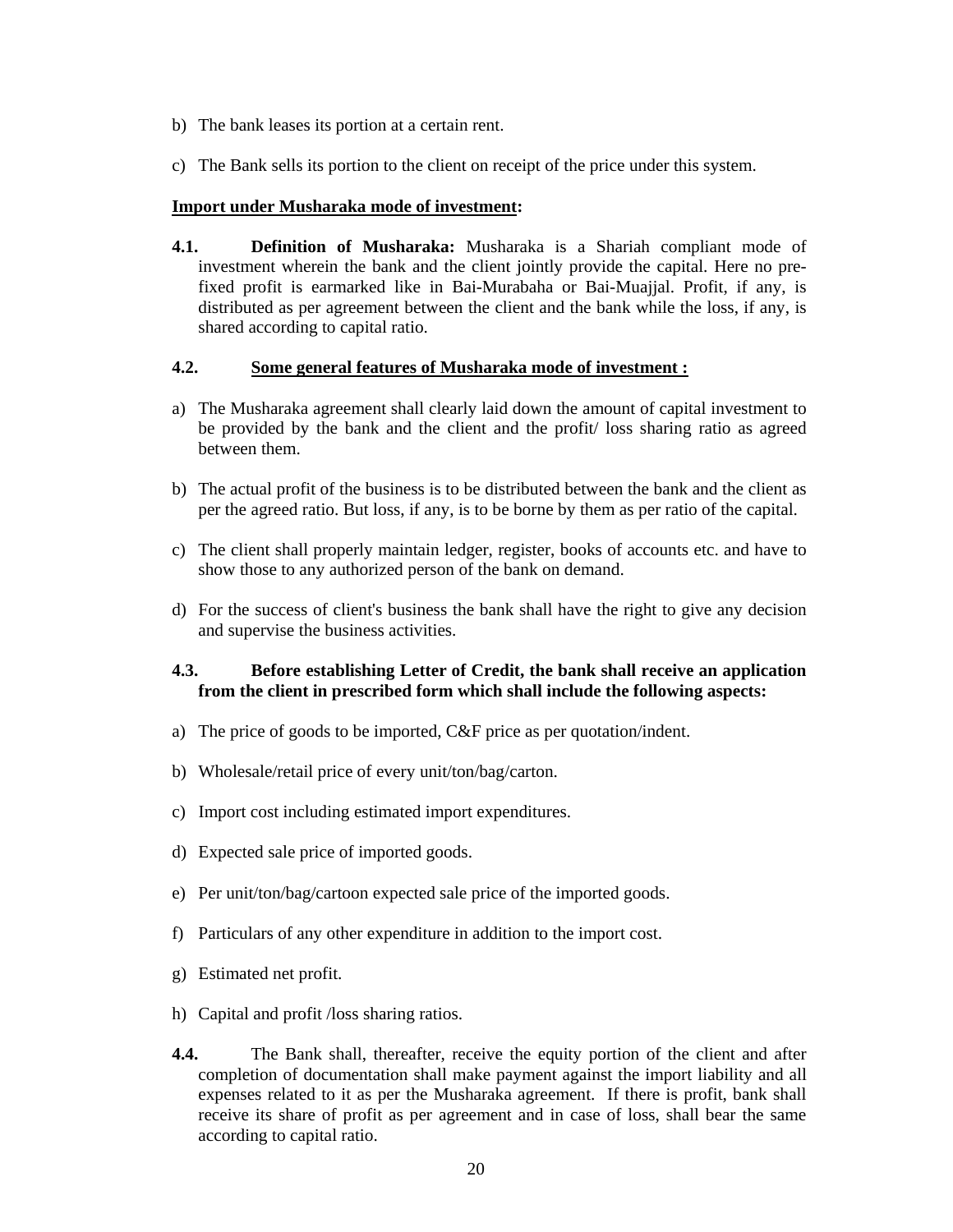# **4.5. Fixation of liability in case of loss:**

 If loss is incurred after performing all duties and responsibilities as per agreement, then the loss would be borne by the bank and the client according to capital ratio. But if the loss is incurred due to carelessness, negligence or breach of any condition by the client, then the client would be liable to bear the loss.

# **5. Import under Mudaraba mode of investment:**

- **5.1. Definition of Mudaraba:** Under the Mudaraba mode of investment, the client or businessman or capital user does not invest any capital. In this case, the bank alone invests all the required capital and the entrepreneur (the client) directly manages and looks after the business.
- **5.2.** Under this mode, the bank bears all the expenditures related to imports. In this case, the Bank supervises the use of capital, system of business operation and income of the business etc. The client maintains all the registers, documents and accounts concerning buying & selling of the goods.
- **5.3.** In this case, profit, if any, is distributed between the bank and the client as per the agreed ratio and loss is fully borne by the Bank.

### **Investment in exports:**

To accomplish export process/ order as per the terms and conditions of the letter of credit (L/C) and the agreement executed between the seller and buyer, an exporter needs financial and other banking facilities on urgent basis. So, it is one of the important functions of a bank to provide investment and banking facilities to the exporter at different stages of export business.

An exporter needs financial facilities at two stages of export process. such as:

- a) At pre-shipment stage, and
- b) At post-shipment stage.

Hence, financial facilities to export sector may be classified as:

- a) Pre-shipment Finance.
- b) Post-shipment Finance.

Financial assistance/ facilities complying Shariah principles are provided at both the stages of export process.

### **Investment at Pre-Shipment stage as per Islamic Shariah:**

 An exporter needs various financial facilities till shipment of goods. Finance is needed for procurement of raw materials and to meet transportation and other related cost upto shipment.

Pre-shipment facilities are generally provided for the following purposes: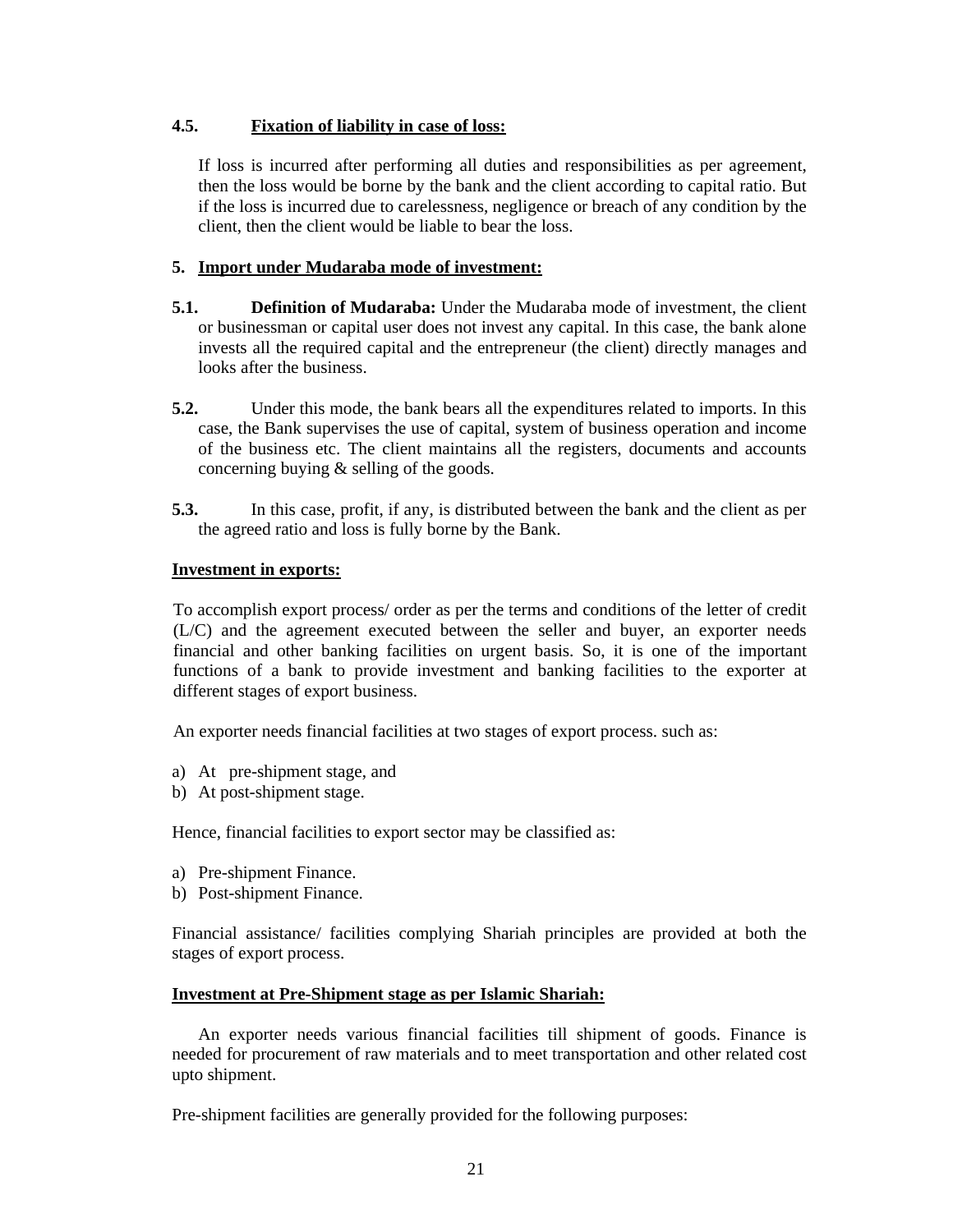- i) To procure raw-materials.
- ii) To process the exportable goods.
- iii) For transportation and packaging.
- iv) For payment of insurance premium.
- v) For payment of water, electricity and gas bills etc.
- vi) For payment of wages and salary/bonus to employees.
- vii) For payment of freight of the ship.

# **Shariah compliant modes for Pre-shipment Finance:**

# **1**. **Back to Back Letter of Credit (Back to Back L/C)**

 Bank extends Back to Back letter of credit (L/C) facility to exporters to procure/import raw-materials for producing/manufacturing exportable goods at pre-shipment stage under the mode of Bai-Muajjal. Initially, no financial facility from the Bank is required when the back to back  $L/C$  is opened. But if the exporter fails to pay the  $L/C$  value at maturity or on due date, the bank provides financial facilities to the client under Bai-Muajial mode.

# **2. Bai-Murabaha TR (Trust Receipt) :**

 To procure/purchase raw-materials for executing export order the bank provides investment facilities to the client under the mode of Murabaha TR. In this case, the bank obtains Trust Receipt signed by the client and handover the imported goods to the exporter.

### **3. Bai-Salam :**

- 3.1 Under the Bai-Salam mode of investment, payment is made in advance to purchase the goods and the supplier makes promise to deliver the goods at a future date.
- 3.2 Investment under Bai-Salam mode is made to meet other expenses of the exporter excepting the manufacturing cost of exportable goods. The Bank purchases a portion of the exportable goods under the Bai-Salam mode and makes advance payment for the same on the condition that arrangements will be made by the exporter to export the goods purchased by the bank along with other goods of the exporter.

### 3.3 **Fixing purchase price of the goods and recovery of bank's investment:**

 The purchase price is determined by deducting estimated profit of Bank's purchased portion of the exportable goods. The bank recovers its dues after realization of export proceeds.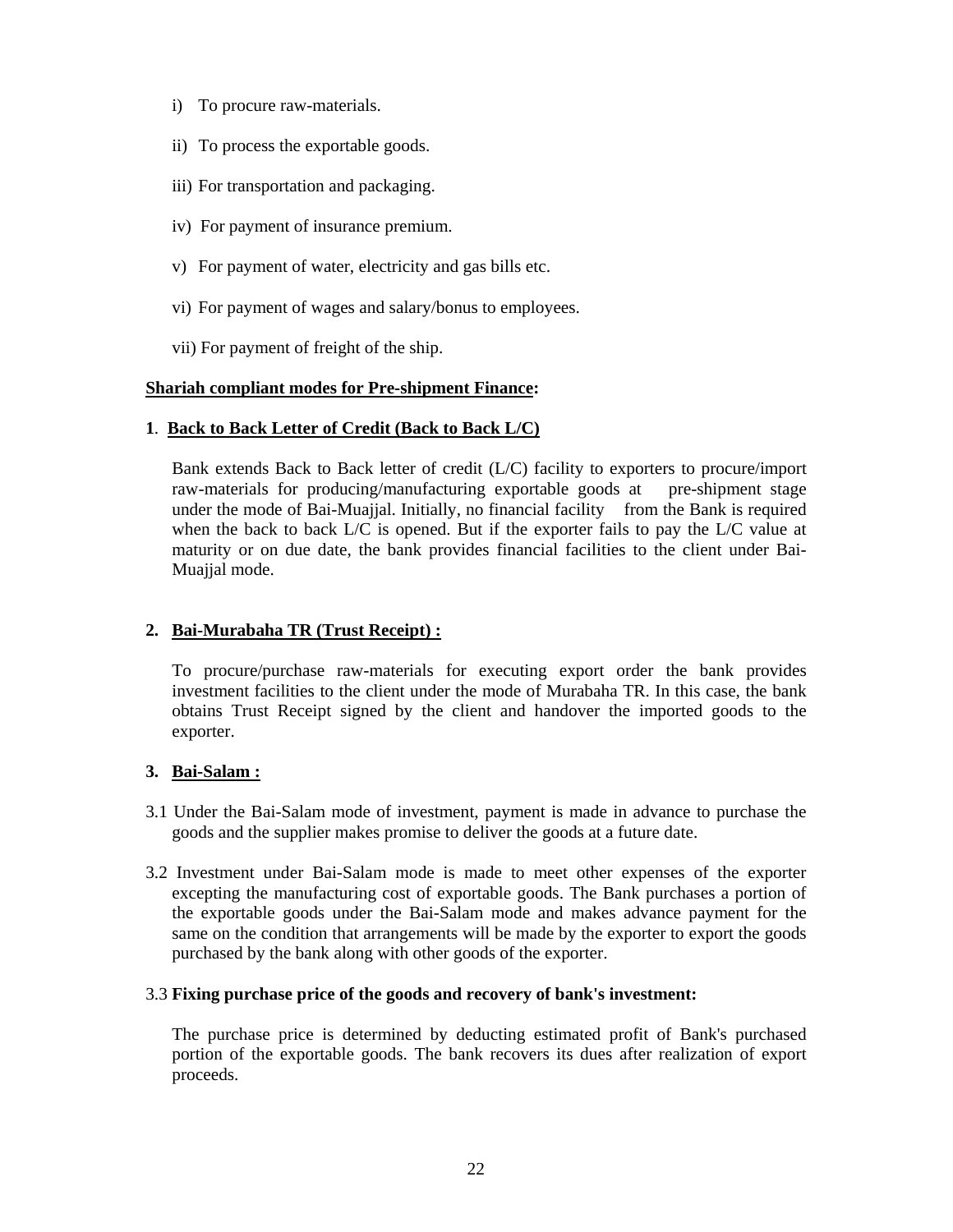# **4. Musharaka:**

Pre-shipment investment may be made under Musharaka mode of investment if there is any pre-determined investment arrangement.

# **5. Post-Shipment Investment :**

 Bank provides post-shipment investment facilities through Negotiation (FBN) and purchase of export bills. It normally negotiates or purchases the export documents if the documents/bills prepared by the exporter are found in order/correct in all respect. The bank adjusts the liabilities against FBN/FBP after receiving the export proceeds and earns exchange income from this. This mode of investment is in compliance with the Islamic Shariah.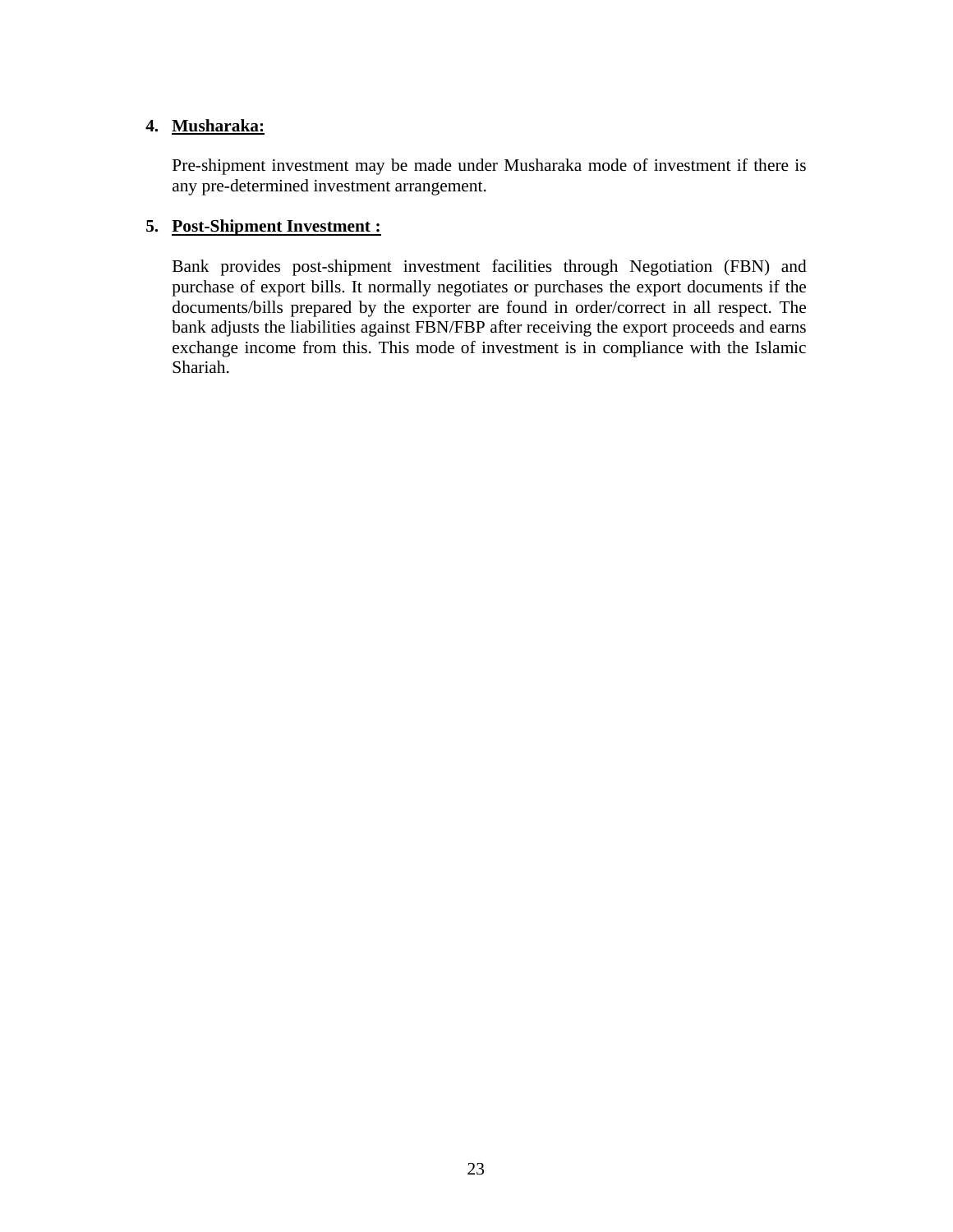# **Other functions:**

#### **a) Remittance or Money Transfer:**

 Islamic banks can transfer money through D.D, T.T, T.C etc. and collect the bills (cheque, Draft, Payment order etc.) and realise commission or service charges within the norms of Shariah.

# **b) Miscellaneous Banking Services:**

 Islamic banks can render miscellaneous banking services like locker services, receipt and payment of clients' bills, issuance of Guarantee and working as agents of clients against commission or service charges. Collection of service charges or commissions for rendering those services are permissible under Shariah.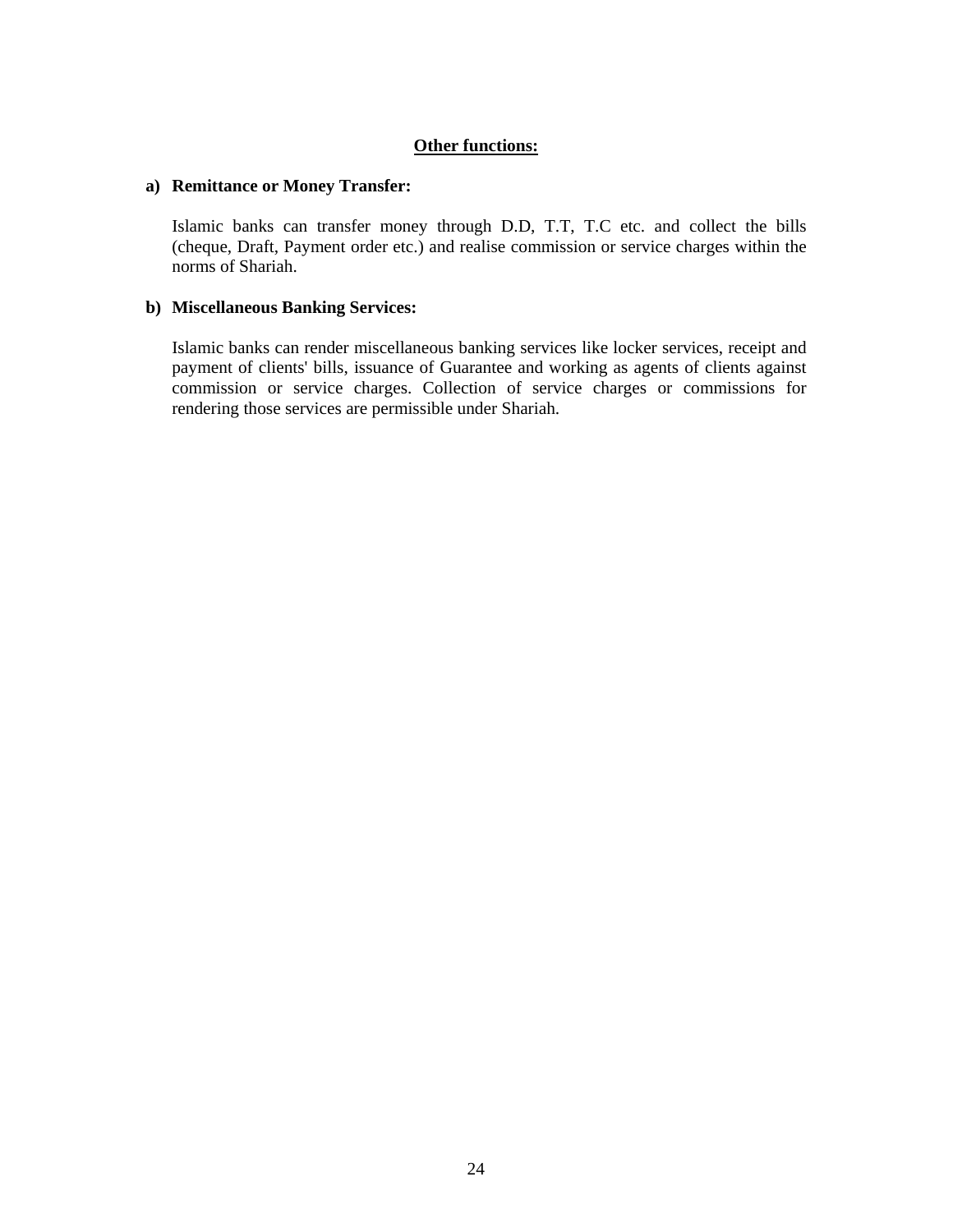# **Section VI**

# **Maintenance of CRR/SLR**

All Islamic Banking Companies shall maintain Cash Reserve Ratio (CRR) and Statutory Liquidity Ratio (SLR) as per rates prescribed by Bangladesh Bank from time to time. Every commercial Bank having Islamic bank branches shall maintain SLR/CRR for its Islamic branches at the same rate as prescribed for the Islamic banks and shall, for the purpose, maintain a separate Current Account for the Islamic branches with Bangladesh Bank.

### **Addressing of liquidity crisis and utilization of surplus fund of the Islamic Banks:**

In case of liquidity surplus and crisis the banks can take recourse to the following:

- 1. The excess liquidity of the Islamic banks/ Islamic branches of conventional Scheduled banks may be invested in the 'Bangladesh Government Islamic Investment Bond' (Islamic Bond introduced by the Government). In the same way, Islamic banks/branches facing liquidity crisis can tide over the crisis by availing of investment from Islamic Bond fund as per the prescribed rules.
- 2. In case Islamic banks/branches have surplus/ enough investment in the Islamic Investment Bond and subsequently faces liquidity crisis then the bank / branch may overcome the crisis by availing of investment facilities from Islamic Bond Fund against lien of their over purchased Islamic Bonds. To meet the crisis, REPO system may also be introduced for the Islamic Bonds.
- 3. The Islamic banks/branches having no surplus investment in 'Bangladesh Govt. Islamic Investment Bond' at the time of their liquidity crisis, if arises, may availed funds from Bangladesh Bank at a provisional rate on profit on its respective Mudaraba Short Notice Deposit Accounts which will be adjusted after finalization of Accounts and rate of profit of the concerned Islamic banks/branches. But till funds generated from sell of Islamic Investment Bonds remain available for investment such financial support may not be available from Bangladesh Bank.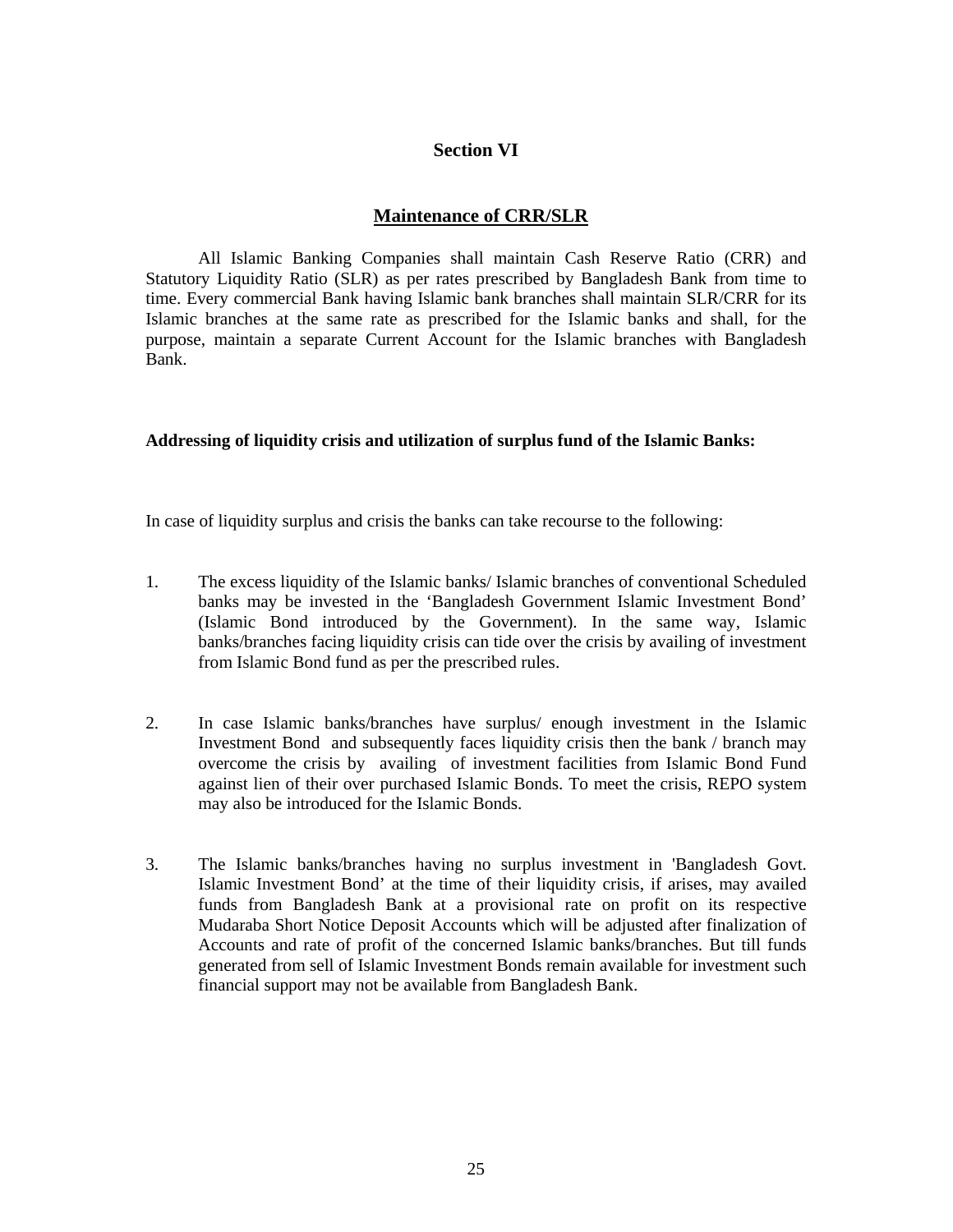- 4. The Islamic banks/branches may open/ maintain Mudaraba SND accounts with each other and can meet liquidity crisis by receiving deposits in the Mudaraba SND account at MSND rate from those having surplus liquidity.
- 5. To meet the liquidity crisis, if any, of the Islamic branches of the conventional commercial bank fund may be collected from sources which follow Islamic Shariah.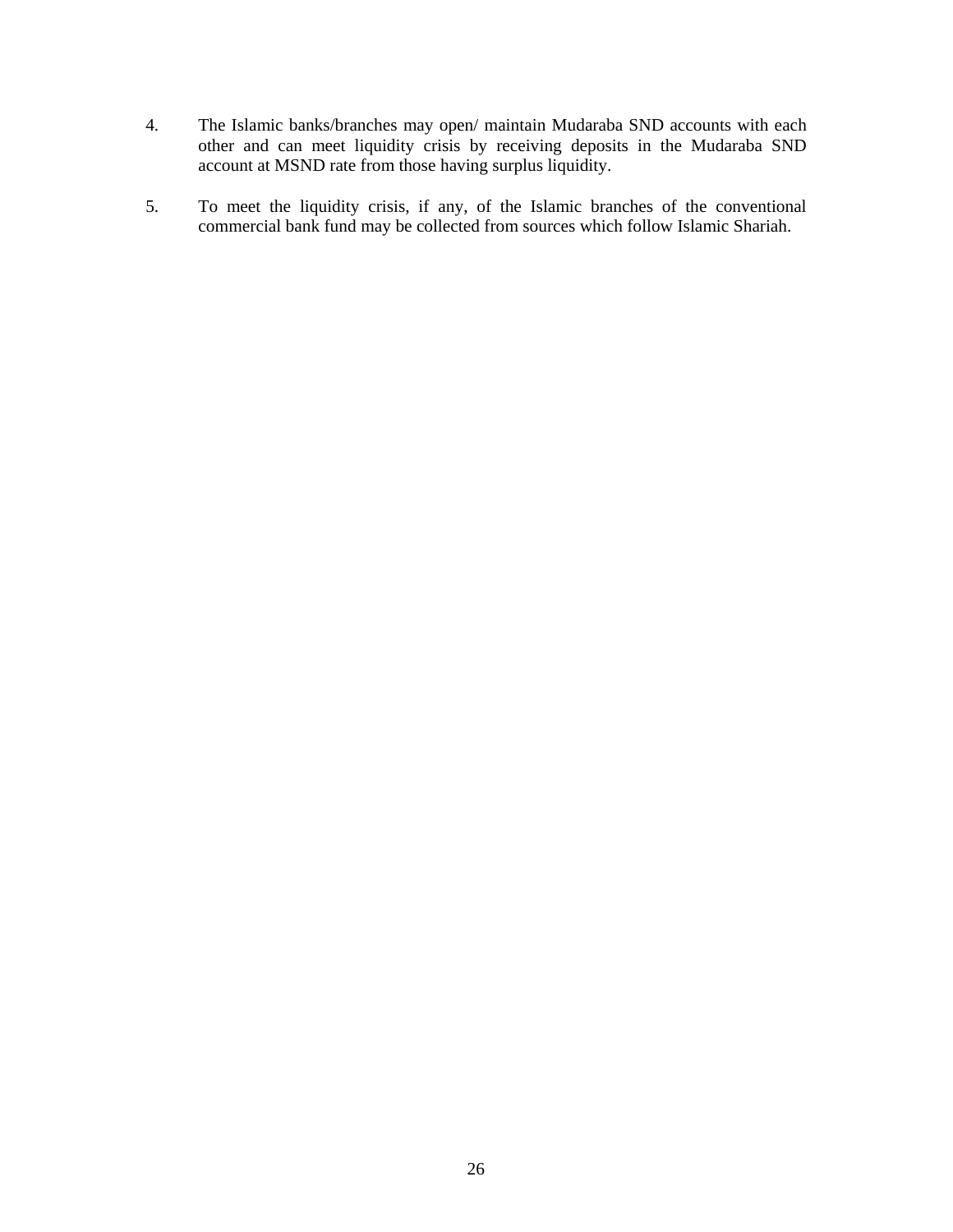### **Section VII**

# **Preparation of Financial Statements:**

All the Islamic banks/Islamic branches of the conventional commercial banks shall prepare financial statements and provide information as per enclosed guideline (Appendix-II).